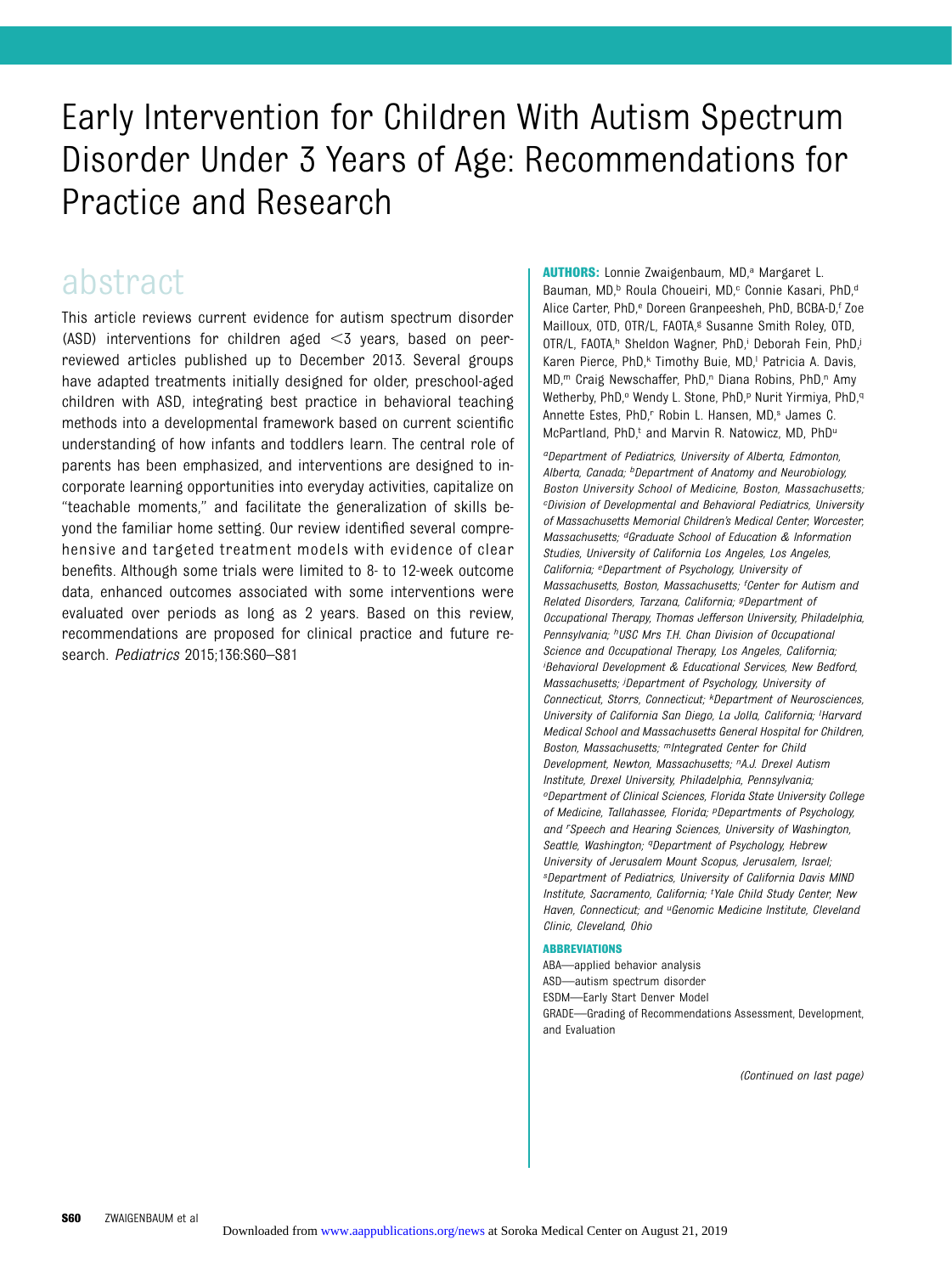The ultimate goal of early detection and screening is to ensure that children with autism spectrum disorder (ASD) can access evidence-based interventionstoprovidethe best opportunity for optimal development and outcomes.1 With the advances reviewed by Zwaigenbaum et al $2,3$  in this special issue of Pediatrics, and the growing evidence that ASD can be diagnosed accurately before 2 years of age,4,5 the need for ASD treatment programs specifically designed for this age group has never been greater. Some authors have also argued that the second year of life is a particularly critical developmental period for children with ASD, for various reasons. First, the second year is a dynamic period of brain growth, during which increases in brain volume and atypical connectivity associated with ASD first emerge<sup>6,7</sup> but also a time of substantial neural plasticity providing greater potential to alter developmental course.8 Second, a proportion of children with ASD reportedly regress in the second year. Recent research has indicated only modest agreement between retroactively reported regression and analysis of behavioral change as observed on serial home videos<sup>9</sup> and that acute skill loss may exist along a continuum of gradually declining trajectories of social and communicative behavior.10,11 However, interventions during this period may counter the developmental cascade that contributes to progressive symptom development and ultimately prevent ASD-related impairments before they fully manifest.8

Intervention approaches for children aged  $\leq$  2 to 3 years need to be developmentally appropriate. We cannot assume that findings from treatment research involving older children with ASD will generalize to infants and toddlers, who differ with respect to the nature of their social relationships as well as their cognitive and communi-

cative processes. Infants depend on experiential learning within their natural environments and on interactions rooted in social play that occur within the context of everyday caregiving activities.1 Fortunately, over the past several years, a growing number of studies have evaluated interventions specifically designed for children aged  $<$ 2 to 3 years. An updated review of these interventions may provide needed direction and guidelines to clinicians and policy makers.

#### METHODS

The working group conducted a search of the literature published online between 2000 and 2012 related to intervention programs provided to children with ASD aged  $<$ 3 years. The working group summarized published research on interventions developed for use in children aged  $\leq$ 36 months, even if the age range of samples of children being evaluated extended beyond age 3 years (Table 1). A PubMed search was conducted on June 30, 2010, for articles published since January 1, 2000, by using the search terms ("child developmental disorders, pervasive" or "autistic disorder/" or "autism [tw]" or "autistic [tw]") and ("Early Intervention/" or "intervention [tw]"), with an age filter ("infant, birth-23 months" or "Preschool child, 2-5 years") and limited to English-language articles. This search yielded 419 references, which were reviewed by Drs Zwaigenbaum and Bauman, who selected articles focusing on clinical trials of developmental/ behavioral interventions (ie, not medications or trials of other biomedical therapies) that included children aged  $<$ 36 months. Search results were complemented by additional publications identified by working group members. Hence, although the search strategy was comprehensive, selection of articles was not systematic, which is an important limitation. A scoping ap-

proach, with some discretion of the multidisciplinary expert working group, was used instead to select articles of highest relevance.

Each selected study was assessed, and working group members were asked to arrive at a consensus evaluation on each article after a detailed discussion. The search was updated by using the same strategy to add articles published to December 31, 2013, which yielded an additional 323 references; selection was again limited to clinical trials of developmental/behavioral interventions that included children aged $<$ 36 months. The working group reviewed and approved the final wording of the summary and recommendations.

We recognize that in addition to comprehensive early intervention programs, the management and treatment of young children with ASD often involves speech and language and occupational and physical therapies, as well as management of comorbid conditions such as associated medical disorders (eg, sleep, gastrointestinal),12 anxiety, and challenging and maladaptive behaviors. However, a review of these targeted interventions was beyond the scope of the current initiative.

#### LITERATURE REVIEW

Table 1 summarizes the key features and outcomes of 24 randomized controlled, quasi-experimental, and openlabel studies involving children with ASD aged  $<$ 3 years reviewed by the working group.13–<sup>38</sup> Because few studies focused exclusively on this age group, studies in which participants included some children aged  $>3$  years were assessed as long as there was sufficient information to draw inferences about younger children. The group reviewed additional reports, which have not been listed in Table 1, including single-subject studies,39–<sup>44</sup> other relevant studies,16,45–<sup>50</sup> metaanalyses,51,52 and reviews.53–<sup>56</sup>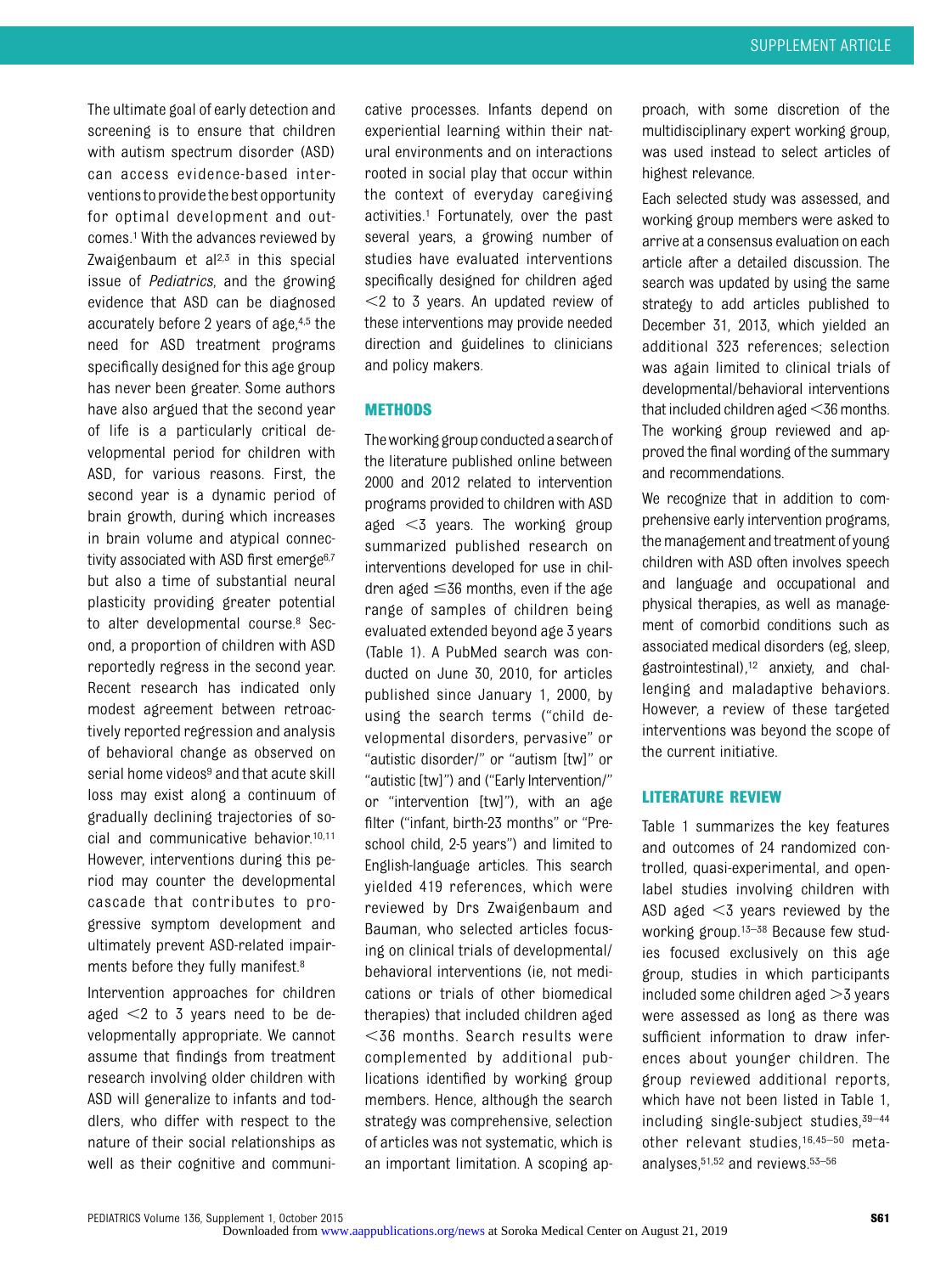| Reference                         | <b>N</b> , Chronological                                                                                                                                                | Design | Dose                                                                                                                               |               | Treatment                                                                                                                                            | Outcomes                                                                                                                                                                                                                                                                          | Degree of                                                                                                                                                   | Comments                                                                                                                             | <b>GRADE Quality of</b> | GRADE                   |
|-----------------------------------|-------------------------------------------------------------------------------------------------------------------------------------------------------------------------|--------|------------------------------------------------------------------------------------------------------------------------------------|---------------|------------------------------------------------------------------------------------------------------------------------------------------------------|-----------------------------------------------------------------------------------------------------------------------------------------------------------------------------------------------------------------------------------------------------------------------------------|-------------------------------------------------------------------------------------------------------------------------------------------------------------|--------------------------------------------------------------------------------------------------------------------------------------|-------------------------|-------------------------|
|                                   | Age, Gender                                                                                                                                                             |        |                                                                                                                                    | Content       | Approach                                                                                                                                             |                                                                                                                                                                                                                                                                                   | Involvement<br>Parental                                                                                                                                     |                                                                                                                                      | Evidence <sup>13</sup>  | $mendation13$<br>Recom- |
| et al, $^{14}$<br>2012<br>Rogers  | Aged 12-24 mo (mean:<br>the ITC and ESAT and<br>(screen-positive on<br>diagnosis by using<br>ADOS-T and clinical<br>21.0 mo); 76 boys<br>$N = 98$ with ASD<br>judgment) | RCT    | $\times$ 12 wk,<br>parent to review<br>1 h parent training<br>manual for<br>instruction<br>per week<br>plus self-                  | Comprehensive | adapted as briefer<br>ESDM (see Dawson<br>parent training<br>et al, $17$ below),<br>model                                                            | nor improvement in<br>intervention controls<br>acquisition of ESDM<br>alliance with primary<br>child development<br>intervention skills<br>or ASD symptoms<br>effects on parent<br>therapist in ESDM<br>No main treatment<br>group compared<br>with community<br>Stronger working | Implemented by<br>parents                                                                                                                                   | related to hours of<br>older child age at<br>Both groups showed<br>intervention and<br>improvement in<br>child outcomes,<br>baseline | Moderate/high           | Weak                    |
| et al, $^{15}$<br>2011<br>Carter  | symptoms or at risk<br>$N = 62$ with ASD<br>(STAT)                                                                                                                      | RCT    | 1 group session with<br>parents per week<br>$\times$ 8 wk, plus 3 at<br>parent and child<br>individualized<br>sessions for<br>home | Targeted      | recommendations:<br>small groups plus<br>parent training in<br>°⊤;<br>Hanen                                                                          | No main treatment effects<br>on parent responsivity<br>outcomes immediately<br>effect sizes for parent<br>treatment (although<br>responsivity gains)<br>moderate to large<br>communication<br>or 5 mo after<br>or child                                                           | Implemented by<br>parents                                                                                                                                   | precluded ITT<br>Missing data<br>analysis                                                                                            | Moderate/high           | Weak                    |
|                                   | Aged 15-25 mo (mean:<br>20.3 mo); 51 boys                                                                                                                               |        | completed by<br>All sessions<br>$3.5 \text{ m0}$                                                                                   |               | "Business as usual" <sup>b</sup>                                                                                                                     | interest, attenuated<br>5 mo posttreatment<br>baseline levels of<br>object interest, $\uparrow$<br>In children with low<br>communication<br>communication<br>baseline object<br>In those with high<br>gains in child<br>growth in                                                 |                                                                                                                                                             | smaller than Hanen<br>Internal study validity<br>Size of parent groups<br>recommendations<br>questioned by<br>authors                |                         |                         |
| $et$ al, $^{16}$<br>2011<br>Landa | $N = 48$ with ASD                                                                                                                                                       | RCT    | $10 \text{ h/week} \times 6 \text{ mo}$                                                                                            | Targeted      | based interactions)<br>(5:3, <sup>ª</sup> DTT, routines-<br>intervention (AEPS)<br>classroom-based<br>comprehensive<br>Social curriculum<br>added to | effect size at 12 mo)<br>size at 6 mo, large<br>(moderate effect<br>socially engaged<br>Significant $(P = .02)$<br>between-group<br>difference for<br>imitation                                                                                                                   | $\times$ 6 mo) and parent<br>training (1.5 h/mo<br>education classes<br>But there was home-<br>interventionists<br>based parent<br>Implemented by<br>(38 h) | Control group without<br>social curriculum<br>imitation and JA<br>received some<br>nevertheless<br>intervention                      | Moderate/high           | Weak                    |

TABLE 1 Selected Intervention Studies Involving Children Aged <3 Years (2000-2013)  $<$ 3 Years (2000-2013) TABLE 1 Selected Intervention Studies Involving Children Aged

à.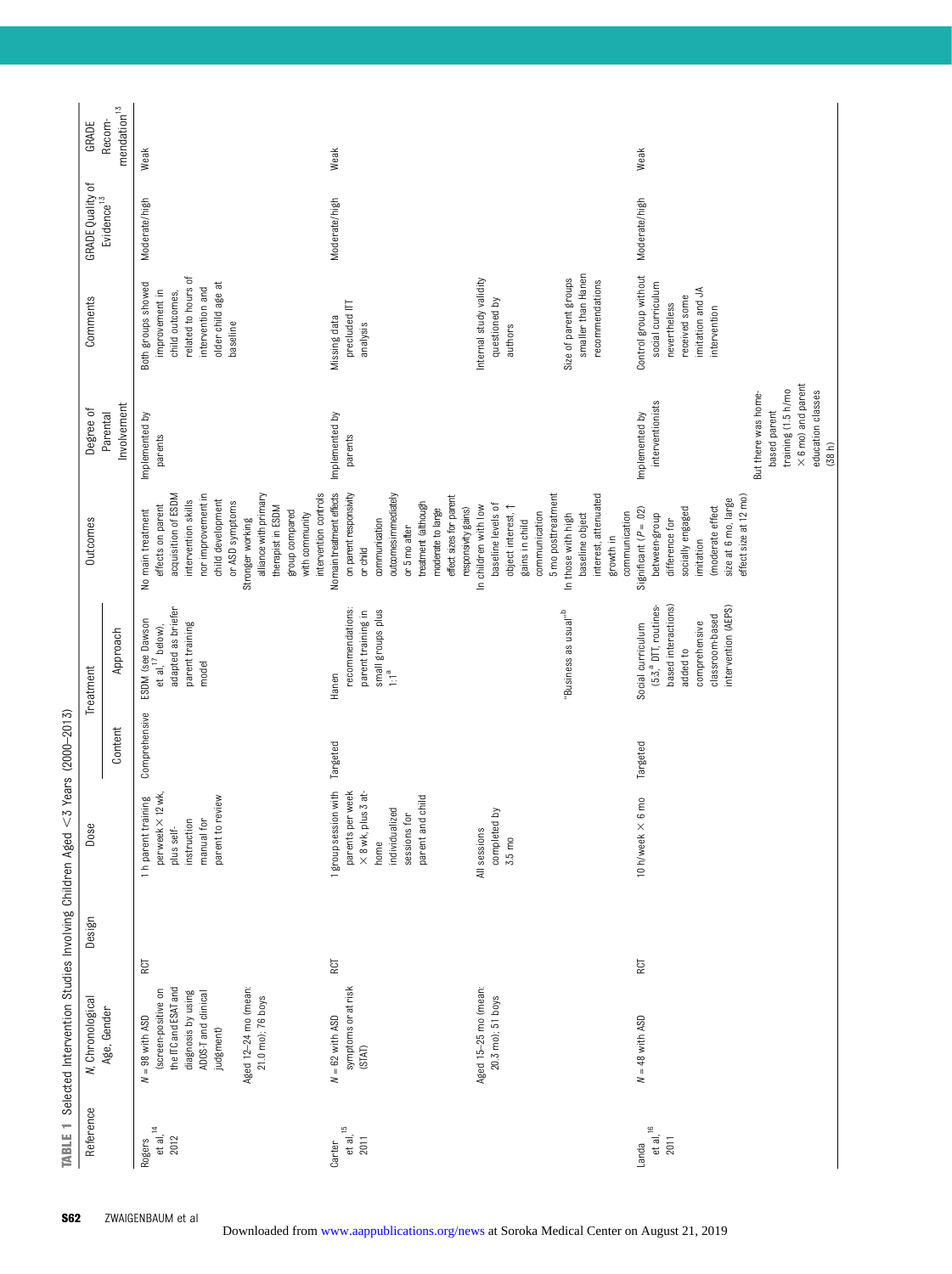| <b>TABLE 1 Continued</b>        |                                                                          |        |                                                                                                                                        |               |                                                                                                                                                                   |                                                                                                                                                                                                                                                                      |                                        |                                                                                                                                                                                      |                                            |                                  |
|---------------------------------|--------------------------------------------------------------------------|--------|----------------------------------------------------------------------------------------------------------------------------------------|---------------|-------------------------------------------------------------------------------------------------------------------------------------------------------------------|----------------------------------------------------------------------------------------------------------------------------------------------------------------------------------------------------------------------------------------------------------------------|----------------------------------------|--------------------------------------------------------------------------------------------------------------------------------------------------------------------------------------|--------------------------------------------|----------------------------------|
| Reference                       | <b>N</b> , Chronological                                                 | Design | Dose                                                                                                                                   |               | Treatment                                                                                                                                                         | Outcomes                                                                                                                                                                                                                                                             | Degree of                              | Comments                                                                                                                                                                             | GRADE Quality of<br>Evidence <sup>13</sup> | GRADE                            |
|                                 | Age, Gender                                                              |        |                                                                                                                                        | Content       | Approach                                                                                                                                                          |                                                                                                                                                                                                                                                                      | Involvement<br>Parental                |                                                                                                                                                                                      |                                            | mendation $13$<br>Recom-         |
|                                 | Aged 21-33 mo (mean:<br>28.6, 28.8 mo); 40<br>boys                       |        |                                                                                                                                        |               | added intervention<br>approach) without<br>(developmental<br>AEPS curriculum                                                                                      | and shared positive<br>affect (moderate or<br>nonverbal cognition<br>large effect sizes at<br>sizes at 6 and 12 mo)<br>differences in IJA<br>(moderate effect<br>NS between-group<br>NS between-group<br>differences in<br>6 and 12 mo)<br>language or<br>expressive |                                        |                                                                                                                                                                                      |                                            |                                  |
| Dawson<br>et al, $17$<br>2010   | $N = 48$ with ASD                                                        | RCT    | (therapists) plus<br>$\geq$ 5 h/wk $\times$ 2 y<br>2y<br>20 h/week $\times$<br>(parents)                                               | Comprehensive | approaches; plus<br>based, ABA and<br>other available<br>ESDM: 1:1, <sup>ª</sup> home-<br>developmental<br>therapies <sup>c</sup>                                 | group differences in<br>behavior after 2 y<br>Significant between-<br>IQ and adaptive                                                                                                                                                                                | Delivered by therapists<br>and parents | larger than those in<br>and fewer hours of<br>delivery per week<br>shorter duration<br>Group differences<br>approaches of<br>developmental<br>comparable<br>behavioral<br>studies of | Moderate/high                              | Strong                           |
|                                 | Aged 18-30 mo (mean:<br>male-to-female<br>23.9, 23.1 mo);<br>ratio 3.5:1 |        | Actual mean: 152 h/wk<br>(therapists) plus<br>therapy plus<br>9.3 h/wk group<br>Mean: 9.1 h/wk<br>16.3 h/wk<br>(parents)<br>individual |               | Assess and monitor:<br>community-based<br>referrals by<br>providers                                                                                               | showed further lag<br>maintained rate of<br>comparison group<br>growth compared<br>adaptive behavior<br>children, and the<br>with normative<br>sample of TD<br>ESDM group                                                                                            |                                        |                                                                                                                                                                                      |                                            |                                  |
| et al, $^{18}$<br>2010<br>Green | $N = 152$ with AD                                                        | RCT    | 6 mo,<br>then 2 h/month<br>$4$ h/month $\times$<br>$\times$ 6 mo                                                                       | Targeted      | treatment as usual <sup>d</sup><br>PACT: intervention to<br>increase parent<br>responsiveness;<br>sensitivity and<br>1:1 <sup>ª</sup> with child<br>present; plus | difference in child<br>severity, language<br>autism symptom<br>school at 13 mo<br>NS between-group<br>functioning in<br>measures, or<br>adaptive                                                                                                                     | Parent mediated                        | may not be sensitive<br>measure of change<br>primary outcome,<br>ADOS-G, used as                                                                                                     | Moderate/high                              | (per parent<br>report)<br>Strong |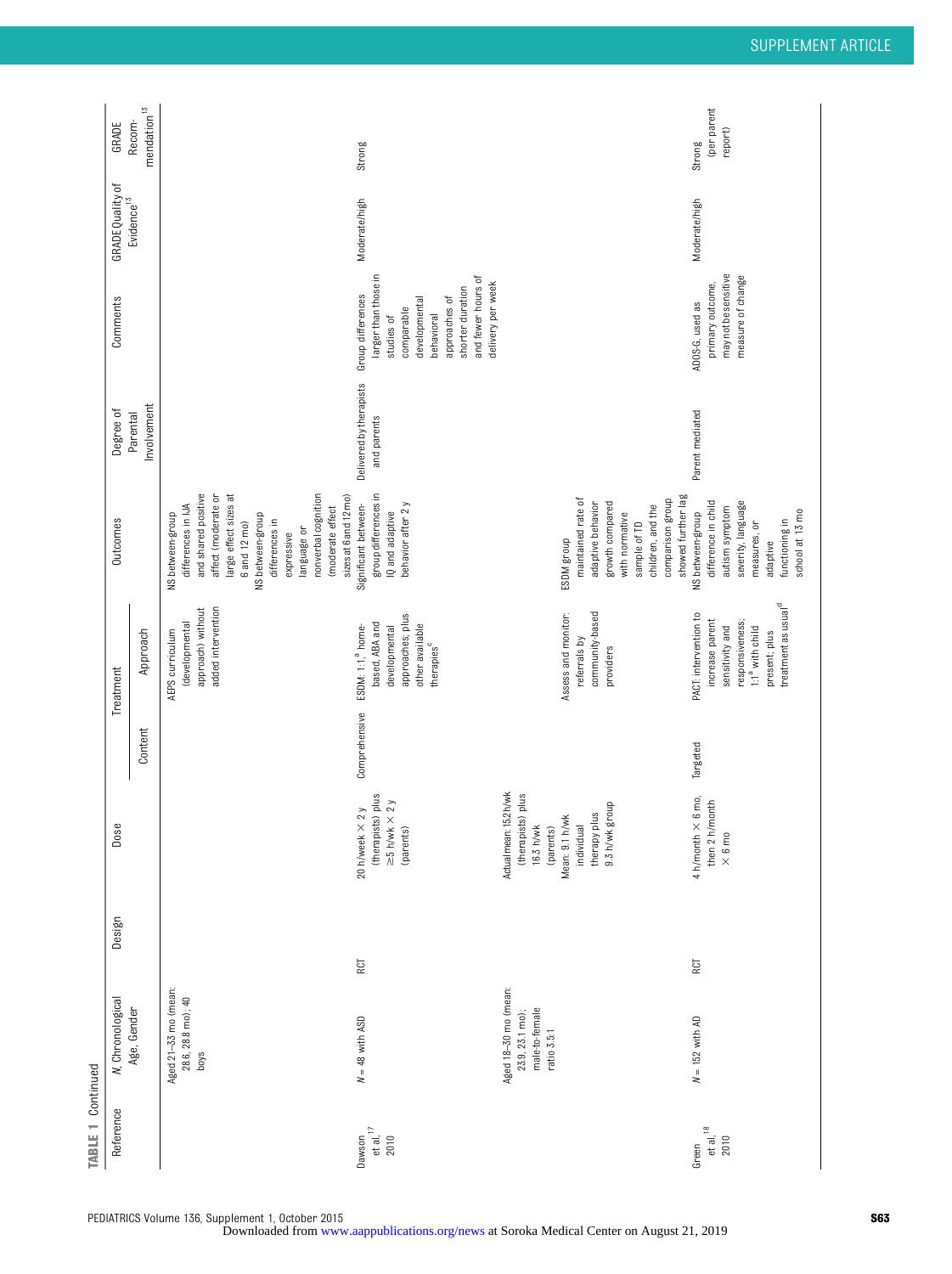| Reference                  | <b>N</b> , Chronological<br>Age, Gender            | Design | Dose                                            |          | Treatment                                                                                                                                                                           | Outcomes                                                                                                                                                                                                                                                                                                                | Degree of<br>Parental        | Comments                                                                                                                       | GRADE Quality of<br>Evidence <sup>13</sup> | Recom-<br>GRADE              |
|----------------------------|----------------------------------------------------|--------|-------------------------------------------------|----------|-------------------------------------------------------------------------------------------------------------------------------------------------------------------------------------|-------------------------------------------------------------------------------------------------------------------------------------------------------------------------------------------------------------------------------------------------------------------------------------------------------------------------|------------------------------|--------------------------------------------------------------------------------------------------------------------------------|--------------------------------------------|------------------------------|
|                            |                                                    |        |                                                 | Content  | Approach                                                                                                                                                                            |                                                                                                                                                                                                                                                                                                                         | Involvement                  |                                                                                                                                |                                            | $\rm{mendation}^{\rm 13}$    |
|                            | Aged 24-60 mo (M: 45);<br>138 boys                 |        |                                                 |          | (local services) <sup>d</sup><br>Treatment as usual                                                                                                                                 | parent, parent-child<br>response to child;<br>small effect sizes<br>for other parent-<br>Large effect size for<br>child interaction<br>measures (child<br>initiations with<br>synchronous<br>parent                                                                                                                     |                              |                                                                                                                                |                                            | Weak (per child<br>measures) |
| $Ingersoll, ^{19}$<br>2010 | $N = 21$ with AD                                   | RCT    | 3 h/week × 10 wk                                | Targeted | laboratory setting,<br>intervention (RIT):<br>naturalistic<br>techniques<br><b>Behavioral</b>                                                                                       | $(P < 01)$ imitation<br>spontaneous ( $P <$<br>.05), and gesture<br>shared attention)<br>both object $(P <$<br>.02) imitation, in<br>gains in elicited<br>Significantly more<br>compared with<br>$(P < .05)$ and<br>controls                                                                                            | Implemented by<br>therapists | (better imitation in<br>Groups not matched<br>pretreatment<br>RIT group)                                                       | Moderate/high                              | Strong                       |
|                            | Aged 27-47 mo (mean:<br>41.4, 37.2 mo); 18<br>boys |        |                                                 |          | "Treatment as usual"<br>in community                                                                                                                                                |                                                                                                                                                                                                                                                                                                                         |                              |                                                                                                                                |                                            |                              |
| et al, $^{20}$<br>Kasari   | Aged 21-36 mo (mean:<br>$N = 38$ with AD           | RCT    | 2 h/wk (three 40-min<br>sessions) $\times$ 8 wk | Targeted | routines; combined<br>developmental and<br>laboratory setting<br>dyad during play<br>caregiver-child<br>ABA approach;<br>intervention:<br>instructing<br>Immediate JA<br>Delayed JA | functional play acts<br>were maintained or<br>JA, and diversity of<br>$(P < .05)$ between-<br>engagement, child<br>responsiveness to<br>group differences<br>Quality of caregiver<br>At 8 wk, significant<br>(generally large<br>treatment gains<br>in level of joint<br>At 1-y follow-up,<br>effect sizes)<br>improved | Caregiver mediated           | differences in dose<br>intervention (9-40<br>h/wk) received by<br>both groups (no<br>Concurrent early<br>or type) <sup>e</sup> | Moderate/high                              | Strong                       |
|                            | 30.8); 29 boys                                     |        |                                                 |          | intervention (wait-<br>listed group)                                                                                                                                                | involvement, but not<br>treatment fidelity,<br>predicted child<br>outcome                                                                                                                                                                                                                                               |                              |                                                                                                                                |                                            |                              |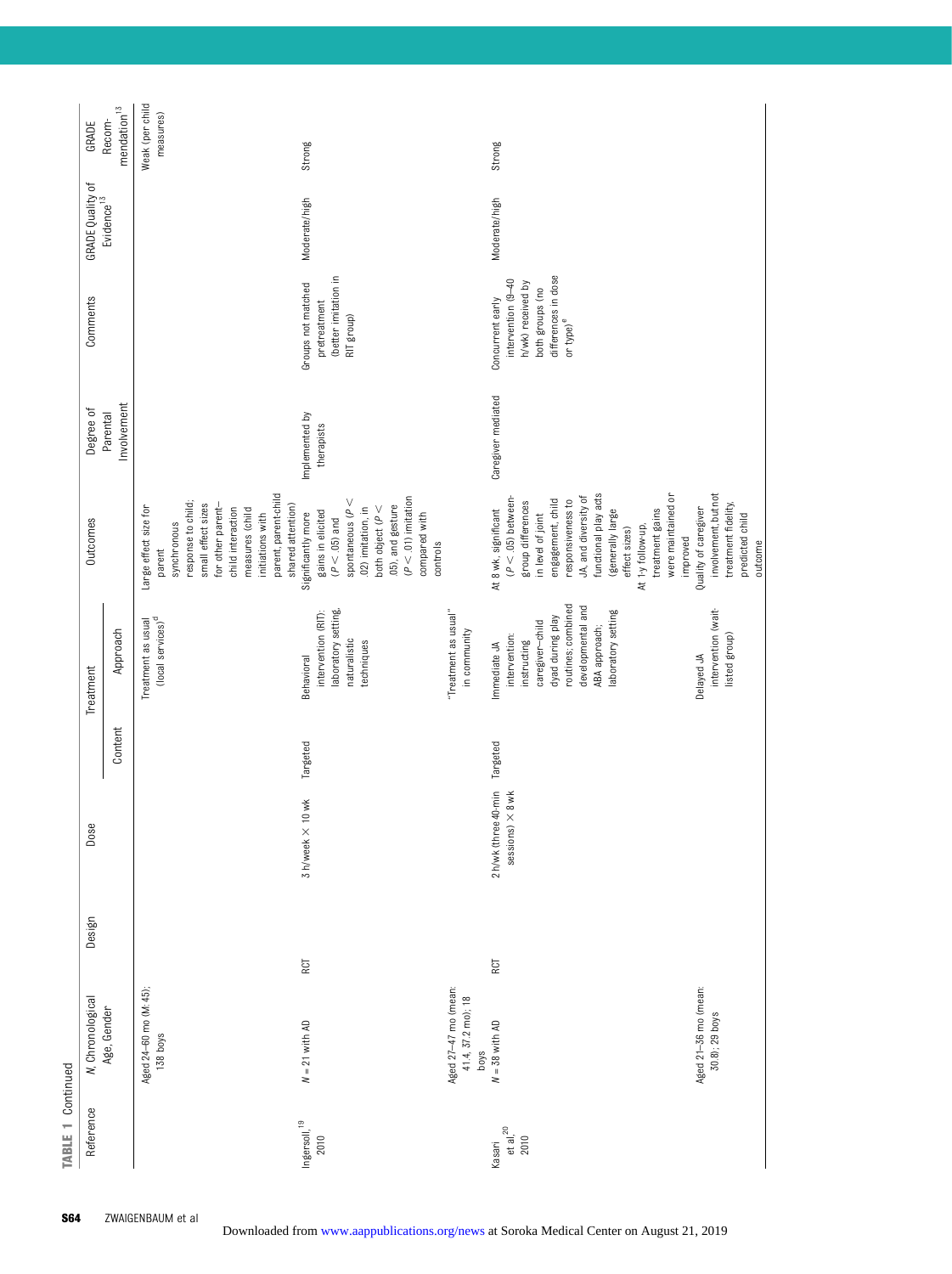| TABLE 1 Continued                                |                                           |                    |                  |                                                                                            |               |                                                                                                                                                                     |                                                                                                                                                                                                                             |                                                                   |                                                                            |                              |                                  |
|--------------------------------------------------|-------------------------------------------|--------------------|------------------|--------------------------------------------------------------------------------------------|---------------|---------------------------------------------------------------------------------------------------------------------------------------------------------------------|-----------------------------------------------------------------------------------------------------------------------------------------------------------------------------------------------------------------------------|-------------------------------------------------------------------|----------------------------------------------------------------------------|------------------------------|----------------------------------|
| Reference                                        | <b>N</b> , Chronological                  | Design             |                  | Dose                                                                                       |               | Treatment                                                                                                                                                           | Outcomes                                                                                                                                                                                                                    | Degree of                                                         | Comments                                                                   | <b>GRADE Quality of</b>      | GRADE                            |
|                                                  | Age, Gender                               |                    |                  |                                                                                            | Content       | Approach                                                                                                                                                            |                                                                                                                                                                                                                             | Involvement<br>Parental                                           |                                                                            | Evidence <sup>13</sup>       | $\,$ mendation $^{13}$<br>Recom- |
| Oosterling<br>et al, <sup>21</sup><br>2010       | $N = 75$ with ASD                         | RCT                |                  | home visits 3h/wk<br>Year 1: Group<br>sessions 2 h/wk<br>$\times$ 4 wk, then<br>every 6 wk | Targeted      | training") plus care<br>as usual <sup>f</sup><br>home-based, called<br>psychologists or<br>sociotherapists<br>Parent training by<br>(nonintensive,<br>"focus parent | After 12 mo:                                                                                                                                                                                                                | Parents as everyday<br>therapists                                 | Drew et al, $3^7$ 2002<br>intervention of<br>Modeled on the<br>(see below) | Moderate to low/<br>very low | Weak                             |
|                                                  |                                           |                    |                  |                                                                                            |               |                                                                                                                                                                     |                                                                                                                                                                                                                             |                                                                   | Flawed randomization<br>participants<br>of first 26                        |                              |                                  |
|                                                  | Aged 12-24 mo (mean:<br>34.4 mo); 52 boys |                    | plenary          | sessions<br>Year 2: Home visits<br>every 3 mo plus<br>every 6 mo                           |               | Care as usual                                                                                                                                                       | outcomes (ie, child<br>precursors of social<br>engagement, early<br>development, or<br>communication,<br>No between-group<br>parental skills)<br>differences in<br>global clinical<br>development,<br>language<br>mediating |                                                                   | Treatment integrity not<br>formally verified                               |                              |                                  |
| Ben-Itzchak, <sup>22</sup><br>2010<br>Zachor and | $N = 78$ with ASD                         | Quasi-experimental | 20 h/wk $\times$ | $\geq$                                                                                     | Comprehensive | child-centered; part<br>center-based ASD-<br>program (40 h/wk)<br>specific preschool<br>intervention: 1:1, <sup>a</sup><br>of community<br>ABA-based                | cognitive abilities,<br>or adaptive skills<br>NS between-group<br>change in ASD<br>differences in<br>classification,<br>diagnostic                                                                                          | involvement in<br>eclectic group<br>Stronger parent               | Groups not randomly<br>assigned                                            | Moderate                     | Weak                             |
|                                                  | Aged 15-35 mo (mean:<br>25.4); 71 boys    |                    | 19 h/wk $\times$ | $\geq$                                                                                     |               | developmental, DIR,<br>preschool program<br>and TEACCH; 7:5 <sup>a</sup> ;<br>part of same<br>(40 h/wk)<br>ED: mix of                                               | severe baseline ASD<br>symptoms, eclectic<br>In subgroup with less<br>>ABA in adaptive<br>skills                                                                                                                            |                                                                   |                                                                            |                              |                                  |
| $\frac{7}{2009}$<br>Ben-Itzchak<br>and           | $N = 68$ with AD                          | Open               | 35 h/wk × 1 y    |                                                                                            | Comprehensive | intervention as part<br>of center-based<br>autism-specific<br>preschool; 1:1 <sup>a</sup><br>ABA-based early                                                        | changed diagnostic<br>$classification$ at 1 $y$ )<br>severity (~20% in<br>change in autism<br>NS effect of type of<br>intervention on<br>each group                                                                         | special education<br>therapists and<br>Implemented by<br>teachers |                                                                            | Moderate                     | Strong                           |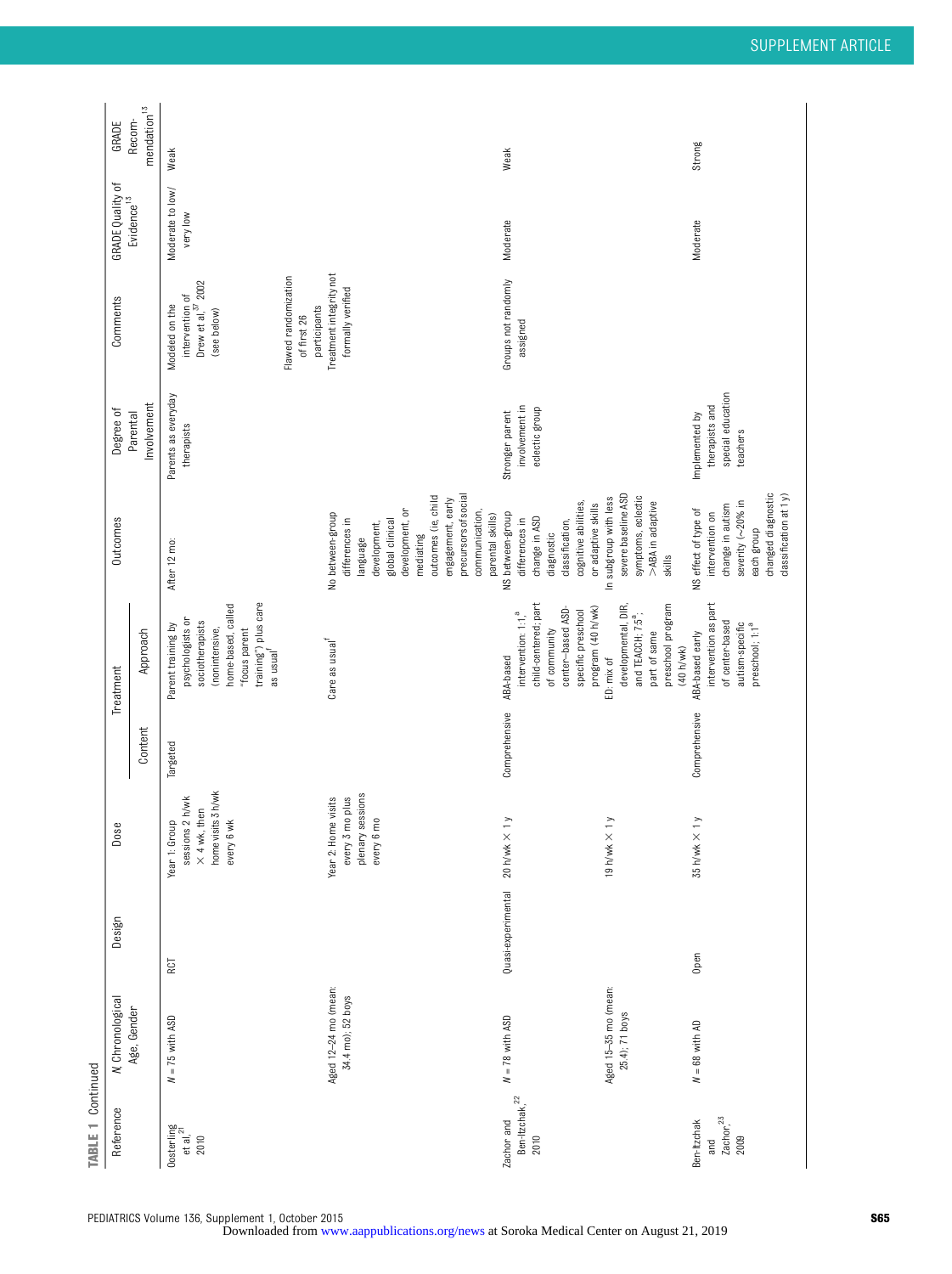| <b>TABLE 1 Continued</b>                    |                                                         |        |                                                                   |               |                                                                                                                           |                                                                                                                                                                                                                                                                                                                 |                                                                |                                                                                                                 |                                            |                         |
|---------------------------------------------|---------------------------------------------------------|--------|-------------------------------------------------------------------|---------------|---------------------------------------------------------------------------------------------------------------------------|-----------------------------------------------------------------------------------------------------------------------------------------------------------------------------------------------------------------------------------------------------------------------------------------------------------------|----------------------------------------------------------------|-----------------------------------------------------------------------------------------------------------------|--------------------------------------------|-------------------------|
| Reference                                   | <b>N</b> , Chronological                                | Design | Dose                                                              |               | Treatment                                                                                                                 | <b>Outcomes</b>                                                                                                                                                                                                                                                                                                 | Degree of                                                      | Comments                                                                                                        | GRADE Quality of<br>Evidence <sup>13</sup> | GRADE                   |
|                                             | Age, Gender                                             |        |                                                                   | Content       | Approach                                                                                                                  |                                                                                                                                                                                                                                                                                                                 | Involvement<br>Parental                                        |                                                                                                                 |                                            | $mendation13$<br>Recom- |
|                                             | Aged 18-35 mo (mean:<br>25.4 mo); 62 boys               |        |                                                                   |               | approaches, small<br>preschool; mix of<br>autism-specific<br>Eclectic as part of<br>center-based<br>treatment<br>groups   | in cognitive abilities<br>$(n = 53)$ , those with<br>$(P < .01)$ , adaptive<br>behaviors ( $P < .05$ )<br>significantly more<br>unchanged status<br>skills ( $P < .05$ for<br>$(n = 15)$ gained<br>communication<br>classification<br>children with<br>scores), and<br>Compared with<br>stereotyped<br>improved | But parent training is<br>part of eclectic<br>programs         |                                                                                                                 |                                            |                         |
| Eikeseth<br>et al, <sup>24</sup><br>2009    | $N = 20$ with AD                                        | Open   | Range of supervision<br>intensity: 2.9-7.8<br>(M: 5.2)<br>h/month | Comprehensive | 34.2 h/wk × 50 wk,<br>based, 1:1 <sup>ª</sup> ; mean:<br>parent-managed<br>EIBI (UCLA/Lovaas<br>model): home-<br>service  | Intensity of supervision<br>$(P < .05)$ correlated<br>and visual-spatial IQ<br>with changes in IQ<br>significantly<br>after 14 mo                                                                                                                                                                               | Implemented by tutors                                          | from data analysis<br>(2 withdrew from<br>study; 1 required<br>3 children excluded<br>supervision)<br>increased | Very low/low                               | Weak                    |
|                                             | Aged 28-42 mo (mean:<br>34.9 mo)                        |        |                                                                   |               |                                                                                                                           | NS correlation with<br>functioning<br>adaptive                                                                                                                                                                                                                                                                  | But parent training on<br>ABA methods                          | Study designed to find<br>only association<br>intensity and<br>supervision<br>outcome<br>between                |                                            |                         |
| $\frac{7}{2007}^{25}$<br>Ben-Itzchak<br>and | Of 23 who entered<br>study, 17 boys<br>$N = 25$ with AD | Open   | $\geq$ 35 h/wk $\times$ 1 y                                       | Comprehensive | developmental and<br>center-based, 1:1, <sup>a</sup><br>behavioral areas<br>intervention:<br>addressing<br>Intensive ABA- | receptive/expressive<br>communication, play<br>language, nonverbal<br>improvements after<br>Significant ( $P < .001$ )<br>1 y in imitation,                                                                                                                                                                     | Implemented by<br>therapists                                   | No control group                                                                                                | Low/moderate                               | Weak                    |
|                                             | Aged 20-32 mo (mean:<br>26.6 mo); 23 boys               |        |                                                                   |               |                                                                                                                           | Children with higher IQ<br>interaction deficits<br>language and play<br>before treatment<br>or fewer social<br>showed better<br>acquisition of<br>stereotyped<br>expressive<br>receptive/<br>skills, and<br>behaviors                                                                                           | Parent training on how<br>methods at home<br>to use behavioral |                                                                                                                 |                                            |                         |
|                                             |                                                         |        |                                                                   |               |                                                                                                                           | skills                                                                                                                                                                                                                                                                                                          |                                                                |                                                                                                                 |                                            |                         |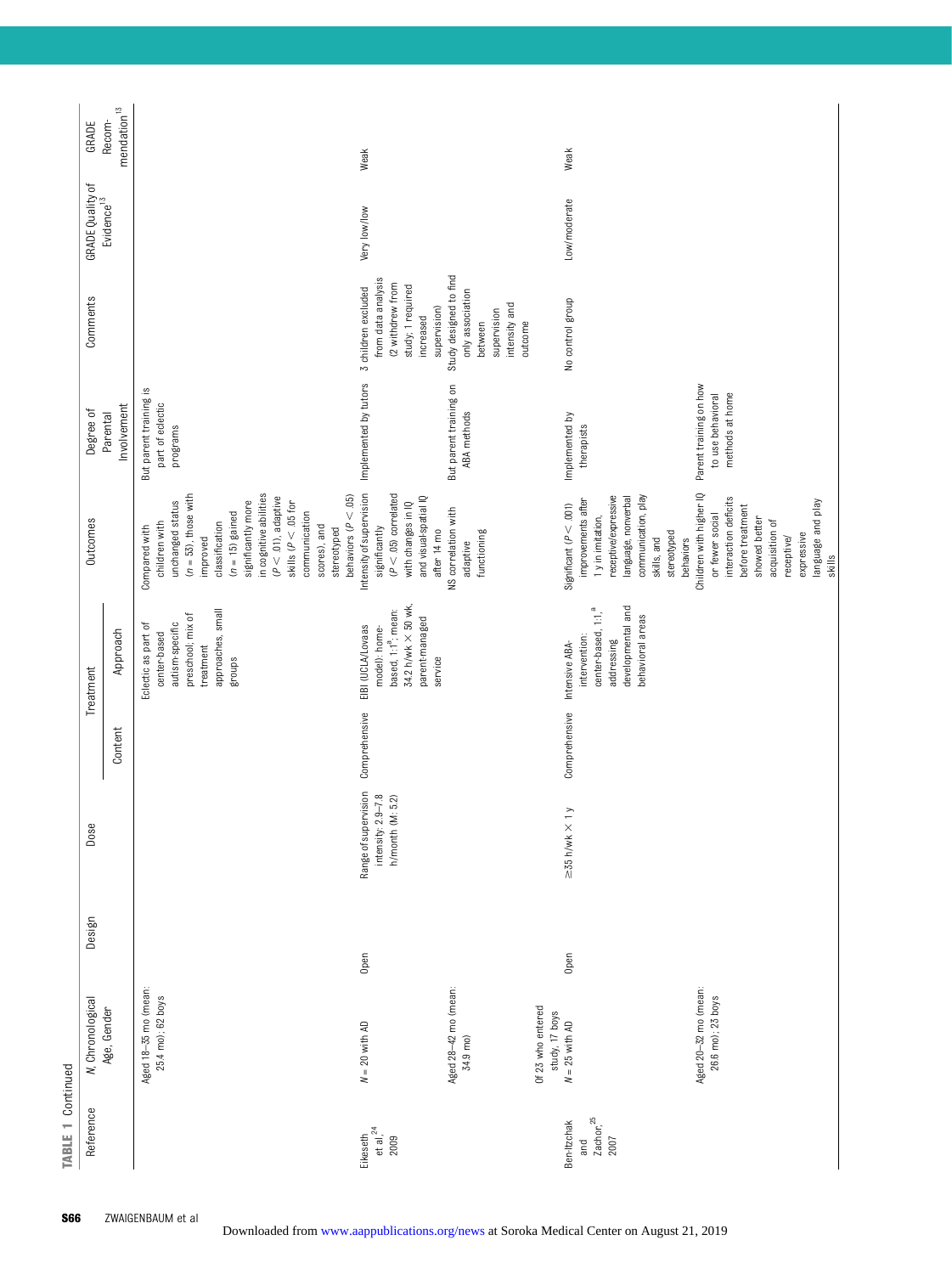| <b>TABLE 1 Continued</b>                       |                                                     |                    |                                                              |               |                                                                                                                                                        |                                                                                                                                                                   |                                                                                                              |                                                                                                                     |                          |                         |
|------------------------------------------------|-----------------------------------------------------|--------------------|--------------------------------------------------------------|---------------|--------------------------------------------------------------------------------------------------------------------------------------------------------|-------------------------------------------------------------------------------------------------------------------------------------------------------------------|--------------------------------------------------------------------------------------------------------------|---------------------------------------------------------------------------------------------------------------------|--------------------------|-------------------------|
| Reference                                      | <b>N</b> , Chronological                            | Design             | يو<br>δos                                                    |               | Treatment                                                                                                                                              | Outcomes                                                                                                                                                          | Degree of                                                                                                    | Comments                                                                                                            | <b>GRADE Quality of</b>  | GRADE                   |
|                                                | Age, Gender                                         |                    |                                                              | Content       | Approach                                                                                                                                               |                                                                                                                                                                   | Involvement<br>Parental                                                                                      |                                                                                                                     | Evidence <sup>13</sup>   | $mendation13$<br>Recom- |
| Goin-Kochel<br>et al, $^{26}$<br>2007          | $N = 29$ with ASD                                   | Open               | $\times$ 12-18<br>$\geq$ 30 h/wk<br>$\widetilde{\mathsf{E}}$ | Comprehensive | preschool program<br>setting; ABA-based<br>plus small groups<br>in private school<br>curriculum; 1:1 <sup>a</sup><br>EIBI: ASD-specific<br>$(ABLLS^8)$ | progress over time<br>all ABLLS domains <sup>8</sup> )<br>skills ( $P < .001$ for<br>across multiple<br>Significant group                                         | supplement school-<br>based intervention<br>S,<br>home, 10 h/wk, to<br>Parents "required"<br>provide EIBI at | No control group                                                                                                    | $\overline{\phantom{0}}$ | Weak                    |
|                                                | (mean: 45.7 mo); 27<br>Aged 29.6-61.4 mo<br>boys    |                    |                                                              |               |                                                                                                                                                        | and rate of learning<br>Baseline ABLLS <sup>6</sup> score<br>during first 6 mo<br>kindergarten or<br>9/16 discharged to<br>best predicted<br>outcome<br>inclusive |                                                                                                              | (not known whether<br>other interventions<br>school data only<br>Access to archival<br>were received)               |                          |                         |
|                                                |                                                     |                    |                                                              |               |                                                                                                                                                        | education services<br>assistance of aide;<br>all needed special<br>first grade with                                                                               |                                                                                                              |                                                                                                                     |                          |                         |
| $\frac{1}{10}$ at al, <sup>27</sup><br>Magiati | $N = 44$ with ASD                                   | Quasi-experimental | at end of<br>18-40 h/wk $\times$ 2 y<br>(M, 33.2)<br>$2 y)$  | Comprehensive | based; 1:1 <sup>ª</sup> ; DTT and,<br>in 2 families, verbal<br>EIBI in community<br>setting: home<br>behavior                                          | NS group differences in<br>cognitive ability,<br>language, play<br>severity at 2 y<br>skills, or ASD                                                              | In 23 of 28 families, 1<br>parent trained as<br>a therapist                                                  | Groups not randomly<br>assigned                                                                                     | Low/moderate             | Weak                    |
|                                                | Aged 23-54 mo (mean:<br>38.0, 42.5); 39 boys        |                    | at end of<br>15-30 h/wk $\times$ 2 y<br>(M, 27.4)            |               | SPELL, and TEACCH)<br>ED (including PECS,                                                                                                              | moderate effect size<br>adaptive behaviors;<br>language level best<br>for ASD severity<br>Moderate to large<br>effect sizes for<br>Baseline IQ and                | emphasized "close<br>Nursery programs                                                                        | Treatment fidelity not<br>assessed directly                                                                         |                          |                         |
|                                                |                                                     |                    | $2 y)$                                                       |               | in autism-specific<br>nurseries: 1:1 to<br>$3.3:1^a$                                                                                                   | predicted overall<br>progress                                                                                                                                     | liaison with<br>parents"                                                                                     |                                                                                                                     |                          |                         |
| et al, $^{28}$<br>2007<br>Reed                 | $N = 27$ with ASD                                   | Quasi-experimental | 20-40 h/wk (M, 30.4)<br>mo<br>$\times$ 9–10 $\times$         | Comprehensive | 1:1 <sup>ª</sup> and in natural<br>programs, mostly<br>Home-based, high-<br>intensity ABA<br>settings:                                                 | Significant ( $P < .01$ )<br>between-group<br>differences in<br>educational<br>functioning                                                                        | Some involvement by<br>family members                                                                        | Groups not randomly<br>assigned                                                                                     | Low/moderate             | Weak                    |
|                                                | Aged 31-48 mo (mean:<br>42.9, 40.8 mo); all<br>boys |                    |                                                              |               | UCLA/Lovaas model                                                                                                                                      | adaptive behavior,<br>and ASD severity<br>NS between-group<br>differences in<br>functioning,<br>intellectual                                                      |                                                                                                              | intensity groups, 1<br>temporal input (h/<br>associated with $\uparrow$<br>Within the high-<br>wk) was not<br>gains |                          |                         |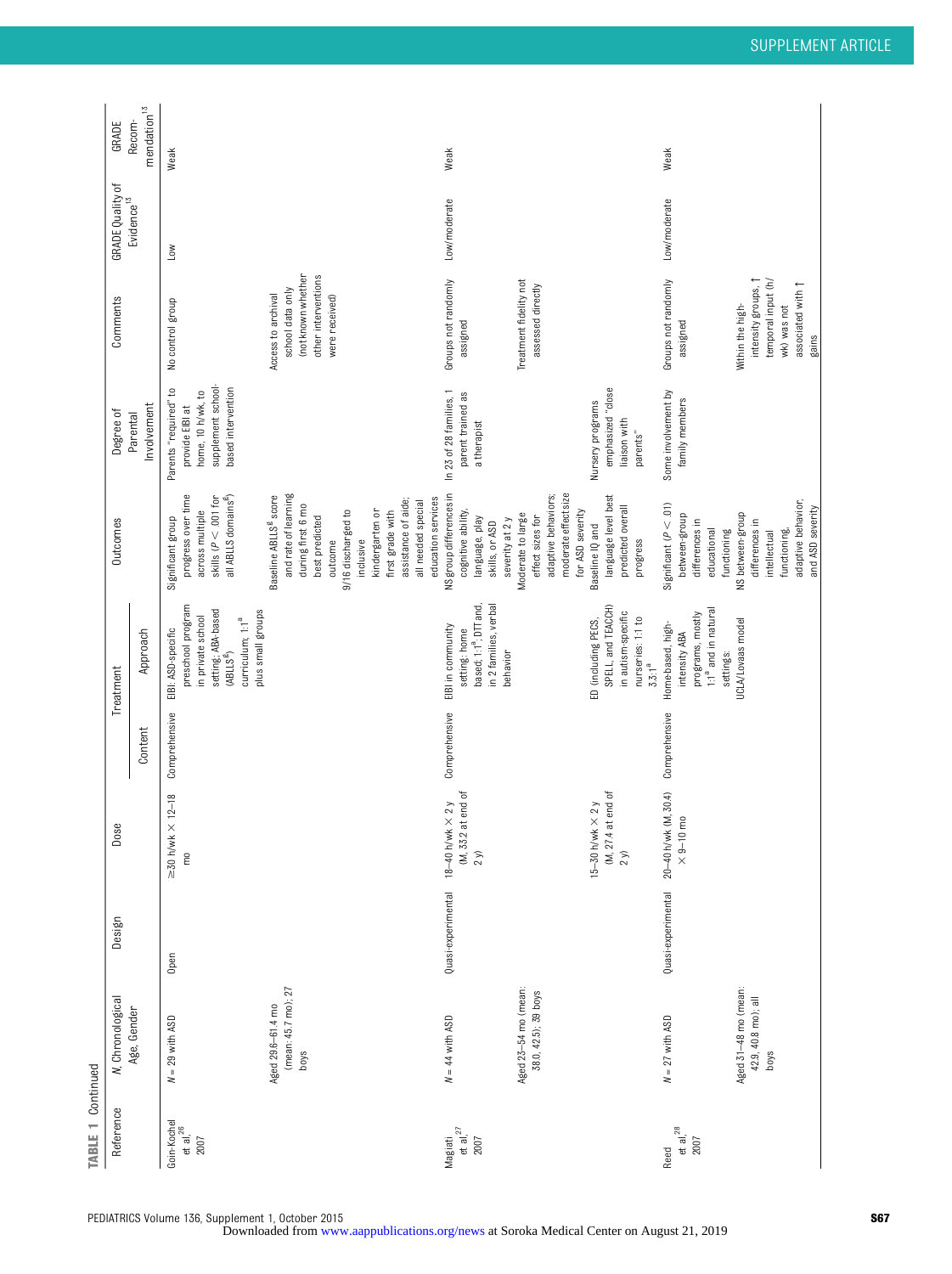| Reference                                 | N, Chronological                       | Design             | Dose                                                        |               | Treatment                                                                                                                                                                               | <b>Outcomes</b>                                                                                                                                                                                                                                                      | Degree of                                      | Comments                                                                                 | GRADE Quality of<br>Evidence <sup>13</sup> | GRADE                    |
|-------------------------------------------|----------------------------------------|--------------------|-------------------------------------------------------------|---------------|-----------------------------------------------------------------------------------------------------------------------------------------------------------------------------------------|----------------------------------------------------------------------------------------------------------------------------------------------------------------------------------------------------------------------------------------------------------------------|------------------------------------------------|------------------------------------------------------------------------------------------|--------------------------------------------|--------------------------|
|                                           | Age, Gender                            |                    |                                                             | Content       | Approach                                                                                                                                                                                |                                                                                                                                                                                                                                                                      | Involvement<br>Parental                        |                                                                                          |                                            | mendation $13$<br>Recom- |
|                                           |                                        |                    | $12.6$ $\times$ $9\text{--}10$ mo<br>(mean:<br>$11-20$ h/wk |               | Verbal behavior: focusing<br>on developing verbal<br>interaction as unit<br>intensity, generic<br>CABAS: emphasizing<br>teacher-student<br>Home-based, low-<br>of analysis<br>responses | functioning; moderate<br>Small effect sizes for all<br>Large effect sizes for high-<br>groups in adaptive<br>effect sizes for low-<br>programs, CABAS<br>intensity group in<br>Of 3 high-intensity<br>intellectual and<br>intensity group<br>educational<br>behavior |                                                |                                                                                          |                                            |                          |
| Remington<br>et al, <sup>29</sup><br>2007 | $N = 44$ with AD                       | Quasi-experimental | (mean: $25.6$ ) $\times$ $2y$<br>18.4-34.0 h/wk             | Comprehensive | setting; delivered by<br>EIBI: ABA-based; home<br>multiple service<br>providers; plus<br>ABA program<br>treatments <sup>h</sup><br>$_{u}$ lensn,,                                       | had best effect sizes<br>of group for IQ, daily<br>language abilities at 1<br>Significant main effects<br>and 2 y favoring EIBI<br>living skills, and<br>differences in<br>motor skills;<br>significant                                                              | therapists and<br>EIBI delivered by<br>parents | Groups not randomly<br>assigned                                                          | Moderate                                   | <b>Strong</b>            |
|                                           | Aged 30-42 mo (mean:<br>35.7, 38.4 mo) |                    |                                                             |               | predominantly 1:1 <sup>a</sup><br>"Treatment as usual":<br>no intensive or                                                                                                              | Effect sizes at 2y: large<br>for IQ, moderate for<br>At 2 y, more children in<br>EIBI group attended<br>adaptive behaviors<br>mainstream                                                                                                                             |                                                | Investigators could not<br>control practical<br>Potential examiner<br>aspects of<br>bias |                                            |                          |
|                                           |                                        |                    |                                                             |               | education provision<br>publicly funded<br>intervention <sup>h</sup> ;                                                                                                                   | severe ASD symptoms<br>baseline intellectual<br>predicted by higher<br>functioning, more<br>baseline problem<br>behaviors, more<br>compared with<br>schools (17/23<br>Response to EIBI<br>10/21)                                                                     |                                                | interventions                                                                            |                                            |                          |
| et al, $30$<br>2007<br>Zachor             | $N = 39$ with ASD                      | Quasi-experimental | $\rightarrow$<br>35 h/wk ×                                  | Comprehensive | center-based, 1:1, <sup>a</sup><br>DTT, naturalistic<br>ABA-based early<br>intervention:<br>techniques<br>intensive                                                                     | former domain; ABA<br>showed significant<br>$(P = .07)$ : only ABA<br>improvements in<br>had larger effect<br>reciprocal social<br>improvement in<br>communication<br>$(P < .01)$ and<br>language and<br>size in latter<br>interaction<br>$ABA > ED in$              | Implemented by<br>therapists                   | ADOS used to measure<br>changes in ASD core<br>symptoms                                  | Low                                        | Weak                     |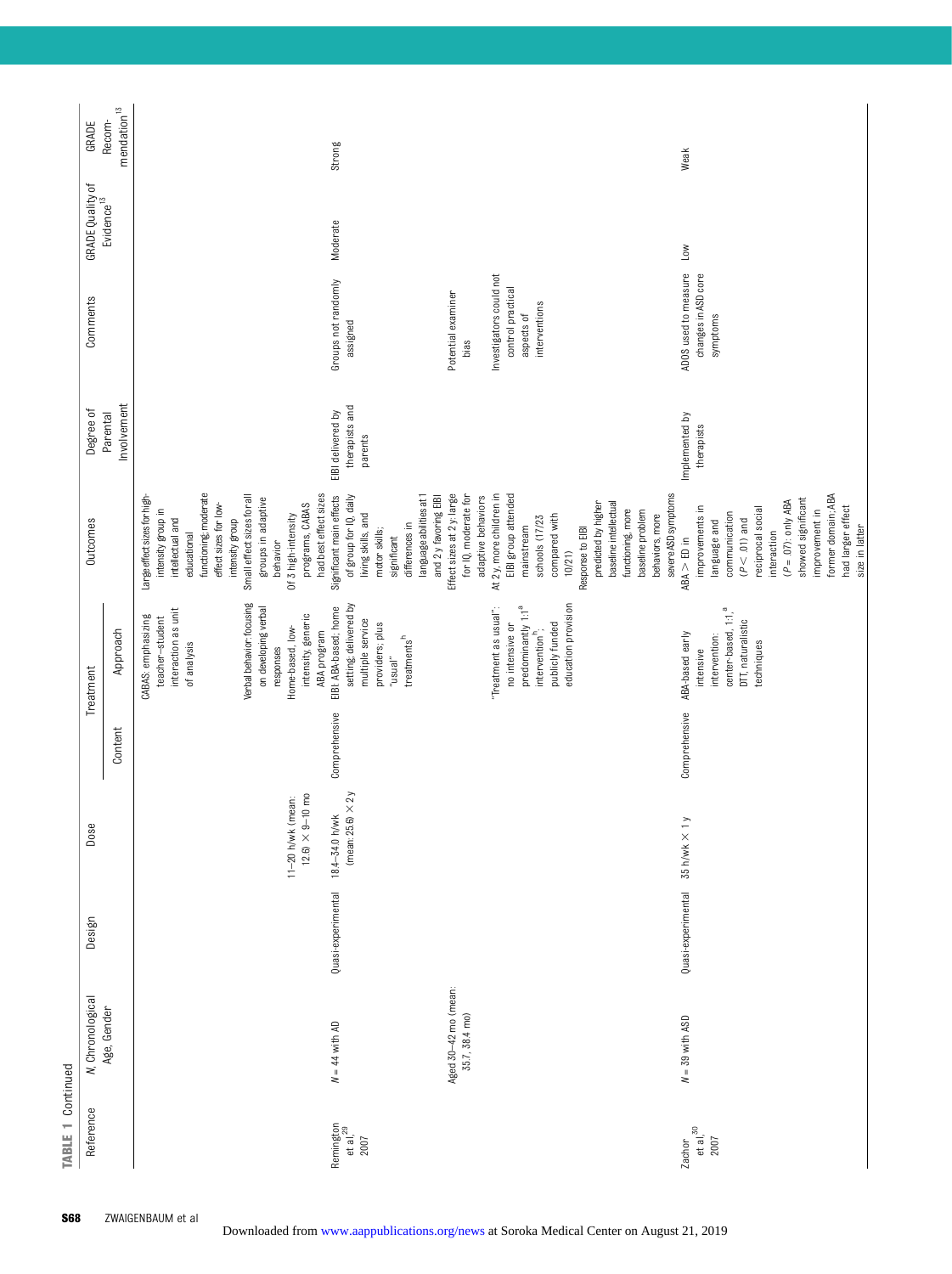| <b>TABLE 1 Continued</b>        |                                                       |                    |                                                                         |               |                                                                                                                                                                         |                                                                                                                                                       |                                                                                                                                       |                                                                                                                                             |                                            |                         |
|---------------------------------|-------------------------------------------------------|--------------------|-------------------------------------------------------------------------|---------------|-------------------------------------------------------------------------------------------------------------------------------------------------------------------------|-------------------------------------------------------------------------------------------------------------------------------------------------------|---------------------------------------------------------------------------------------------------------------------------------------|---------------------------------------------------------------------------------------------------------------------------------------------|--------------------------------------------|-------------------------|
| Reference                       | N, Chronological                                      | Design             | Dose                                                                    |               | Treatment                                                                                                                                                               | Outcomes                                                                                                                                              | Degree of                                                                                                                             | Comments                                                                                                                                    | GRADE Quality of<br>Evidence <sup>13</sup> | GRADE                   |
|                                 | Age, Gender                                           |                    |                                                                         | Content       | Approach                                                                                                                                                                |                                                                                                                                                       | Involvement<br>Parental                                                                                                               |                                                                                                                                             |                                            | $mendation13$<br>Recom- |
|                                 | Aged 22-34 mo (mean:<br>27.7, 28.8 mo); 37<br>boys    |                    | $\geq$<br>$35 h/$ wk $\times$                                           |               | awareness of social<br>methods; focused<br>plus small groups<br>ED approach: center-<br>interactions; 1:1 <sup>ª</sup><br>based, mix of<br>imitation and<br>on teaching | ABA > ED in changes in<br>classification<br>diagnostic<br>(P < .05)                                                                                   |                                                                                                                                       |                                                                                                                                             |                                            |                         |
| et al, $^{31}$<br>2006<br>Cohen | $N = 42$ with ASD                                     | Quasi-experimental | 5–40 h/wk $\times$ 47<br>wk/y $\times$ 3 y <sup>j</sup><br>$35-40$ h/wk | Comprehensive | model): community<br>based, 1:1 <sup>ª</sup> home<br>instruction, DTT;<br>plus classroom-<br>EIBI (UCLA/Lovaas<br>based regular<br>education<br>preschool               | Significant differences<br>in IQ $(P = .03)$ and<br>adaptive behavior<br>$(P = .01)$ favoring<br>EIBI                                                 | Implemented by tutors                                                                                                                 | Groups not randomly<br>assigned                                                                                                             | Very low/low                               | Weak                    |
|                                 | Aged 20-41 mo (mean:<br>30.2, 33.2 mo); 35<br>boys    |                    |                                                                         |               |                                                                                                                                                                         | EIBI group tended to<br>behavior gains in<br>plateau after 1 y<br>IQ and adaptive                                                                     | set number of hours<br>participate actively<br>in intervention (no<br>EIBI: parent training;<br>encouraged to<br>required)<br>parents | more children with<br>Significantly ( $P < .05$ )<br>AD in EIBI group                                                                       |                                            |                         |
|                                 |                                                       |                    |                                                                         |               |                                                                                                                                                                         | comprehension or<br>nonverbal skills<br>NS between-group<br>difference in<br>language                                                                 |                                                                                                                                       | comparison group<br>Treatment fidelity not<br>assessable in                                                                                 |                                            |                         |
|                                 |                                                       |                    | $\leq$ 15-25 h/wk $\times$ 3 y<br>(for 17 of 21<br>children)            |               | (mixed approaches;<br>classes at local<br>Special education<br>public schools<br>1:1 to $3:1^a$                                                                         | without support) vs<br>At year 3, 17 of 21 EIBI<br>children in regular<br>comparison group<br>education (6<br>$1$ of $21$ in                          |                                                                                                                                       | trained in advanced<br>At year 3, EIBI children<br>social skills                                                                            |                                            |                         |
| et al, $32$<br>2006<br>Kasari   | $N = 58$ with AD                                      | RCT                | $5-6$ wk<br>$2.5$ h/wk $\times$                                         | Targeted      | strategies added to<br>JA intervention: child-<br>centered ABA and<br>milieu teaching<br>EIP; laboratory<br>setting                                                     | After 6 wk:                                                                                                                                           | taught by trained<br>interventionists<br>Children directly                                                                            | services without JA<br>After 5-6 wk, children<br>transitioned off EIP<br>or SP intervention<br>to community                                 | Moderate/high                              | Strong                  |
| et al, $33$<br>2008<br>Kasari   | Aged 3-4 y (mean: 43.2,<br>42.7, 41.9 mo); 46<br>boys |                    | 5-6 wk<br>$2.5$ h/wk $\times$                                           |               | added to same EIP;<br>SP intervention using<br>laboratory setting<br>same strategies,                                                                                   | t JA skills in JA group<br>and $\uparrow$ diversity and<br>sophistication of<br>play in SP group<br>controls (large<br>compared with<br>effect sizes) |                                                                                                                                       | former JA ( $P < .05$ )<br>and SP $(P < .01)$<br>Control group then<br>received more<br>services than<br>intervention<br>hours of<br>groups |                                            |                         |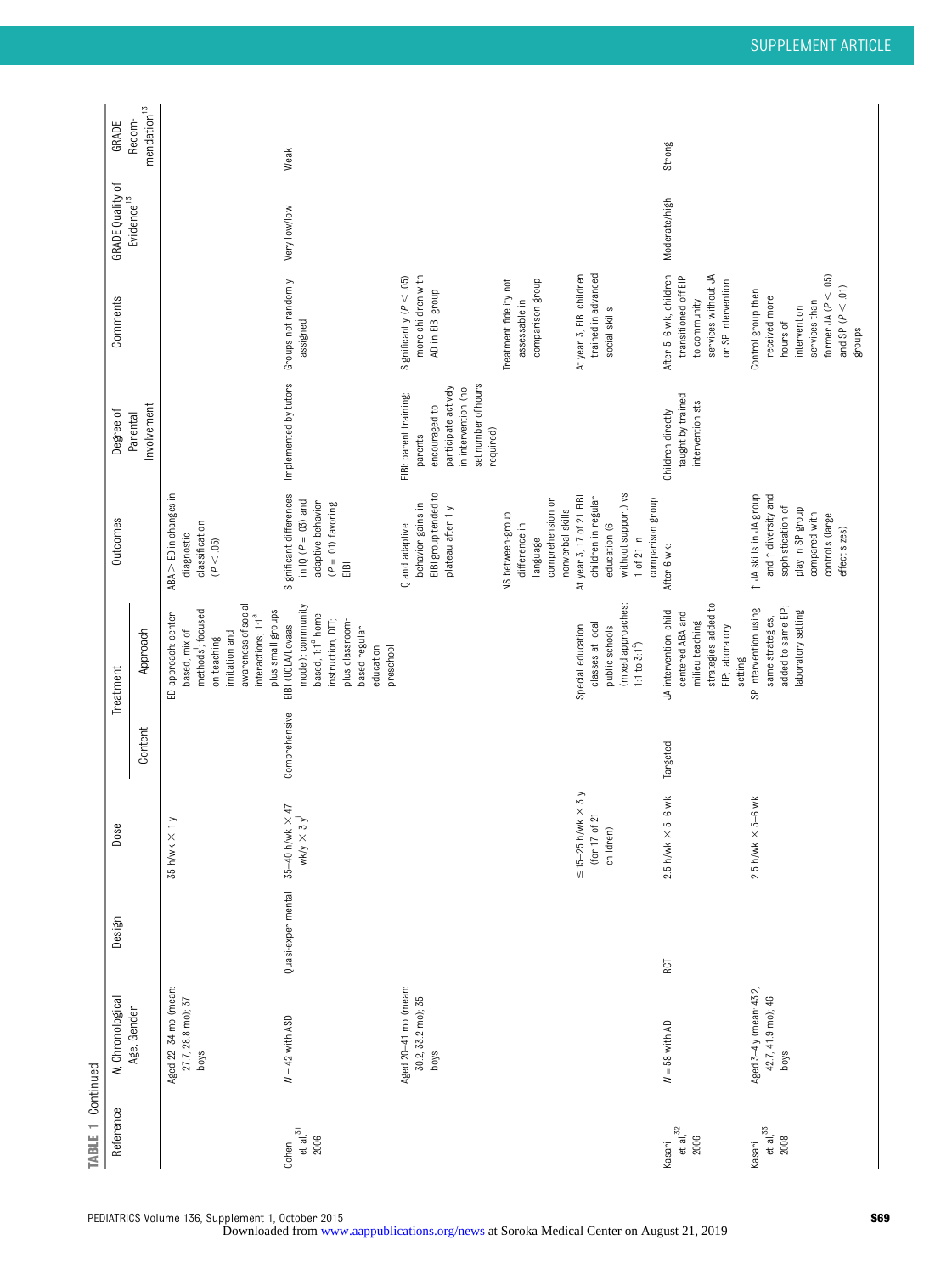| <b>TABLE 1 Continued</b> |                          |        |                              |         |                                        |                             |                         |          |                         |                                |
|--------------------------|--------------------------|--------|------------------------------|---------|----------------------------------------|-----------------------------|-------------------------|----------|-------------------------|--------------------------------|
| Reference                | <b>N</b> , Chronological | Design | Dose                         |         | Treatment                              | <b>Outcomes</b>             | Degree of               | Comments | <b>GRADE Quality of</b> | GRADE                          |
|                          | Age, Gender              |        |                              | Content | Approach                               |                             | Involvement<br>Parental |          | Evidence <sup>13</sup>  | $m$ endation $^{13}$<br>Recom- |
|                          |                          |        | $\times$ 5–6<br>EIP: 30 h/wk |         | Control group: Same                    | Acquired skills             |                         |          |                         |                                |
|                          |                          |        | $\breve{}$                   |         | EIP without JA or SP                   | generalized to play         |                         |          |                         |                                |
|                          |                          |        |                              |         | intervention:                          | with mothers (large         |                         |          |                         |                                |
|                          |                          |        |                              |         | hospital day-                          | effect sizes for JA         |                         |          |                         |                                |
|                          |                          |        |                              |         | treatment program<br>for children with | and SP)                     |                         |          |                         |                                |
|                          |                          |        |                              |         | developmental                          |                             |                         |          |                         |                                |
|                          |                          |        |                              |         | disabilities and/or                    |                             |                         |          |                         |                                |
|                          |                          |        |                              |         | behavioral                             |                             |                         |          |                         |                                |
|                          |                          |        |                              |         | disorders; 1:1 or 1:2                  |                             |                         |          |                         |                                |
|                          |                          |        |                              |         | ABA-based                              |                             |                         |          |                         |                                |
|                          |                          |        |                              |         | techniques; adult-                     |                             |                         |          |                         |                                |
|                          |                          |        |                              |         | centered, response-                    |                             |                         |          |                         |                                |
|                          |                          |        |                              |         | oriented approach                      |                             |                         |          |                         |                                |
|                          |                          |        |                              |         | to teaching                            |                             |                         |          |                         |                                |
|                          |                          |        |                              |         |                                        | Some general effects of     |                         |          |                         |                                |
|                          |                          |        |                              |         |                                        | therapy (JA,                |                         |          |                         |                                |
|                          |                          |        |                              |         |                                        | functional play             |                         |          |                         |                                |
|                          |                          |        |                              |         |                                        | skills) in JA and SP        |                         |          |                         |                                |
|                          |                          |        |                              |         |                                        | groups                      |                         |          |                         |                                |
|                          |                          |        |                              |         |                                        | At 12-mo follow-up:         |                         |          |                         |                                |
|                          |                          |        |                              |         |                                        | Significantly ( $P < .01$ ) |                         |          |                         |                                |
|                          |                          |        |                              |         |                                        | greater growth in           |                         |          |                         |                                |
|                          |                          |        |                              |         |                                        | expressive                  |                         |          |                         |                                |
|                          |                          |        |                              |         |                                        | language for JA and         |                         |          |                         |                                |
|                          |                          |        |                              |         |                                        | SP (moderate effect         |                         |          |                         |                                |
|                          |                          |        |                              |         |                                        | sizes for JA and SP         |                         |          |                         |                                |
|                          |                          |        |                              |         |                                        | versus control)             |                         |          |                         |                                |
|                          |                          |        |                              |         |                                        | Children with lowest        |                         |          |                         |                                |
|                          |                          |        |                              |         |                                        | language levels             |                         |          |                         |                                |
|                          |                          |        |                              |         |                                        | pretreatment had            |                         |          |                         |                                |
|                          |                          |        |                              |         |                                        | significantly ( $P <$       |                         |          |                         |                                |
|                          |                          |        |                              |         |                                        | .001) better                |                         |          |                         |                                |
|                          |                          |        |                              |         |                                        | language outcomes           |                         |          |                         |                                |
|                          |                          |        |                              |         |                                        | with JA than with           |                         |          |                         |                                |
|                          |                          |        |                              |         |                                        | SP or EIP (moderate         |                         |          |                         |                                |
|                          |                          |        |                              |         |                                        | to large effect sizes       |                         |          |                         |                                |
|                          |                          |        |                              |         |                                        | for JA)                     |                         |          |                         |                                |
|                          |                          |        |                              |         |                                        | JA and SP groups            |                         |          |                         |                                |
|                          |                          |        |                              |         |                                        | continued to show           |                         |          |                         |                                |

growth and generalization in skills and group outperform control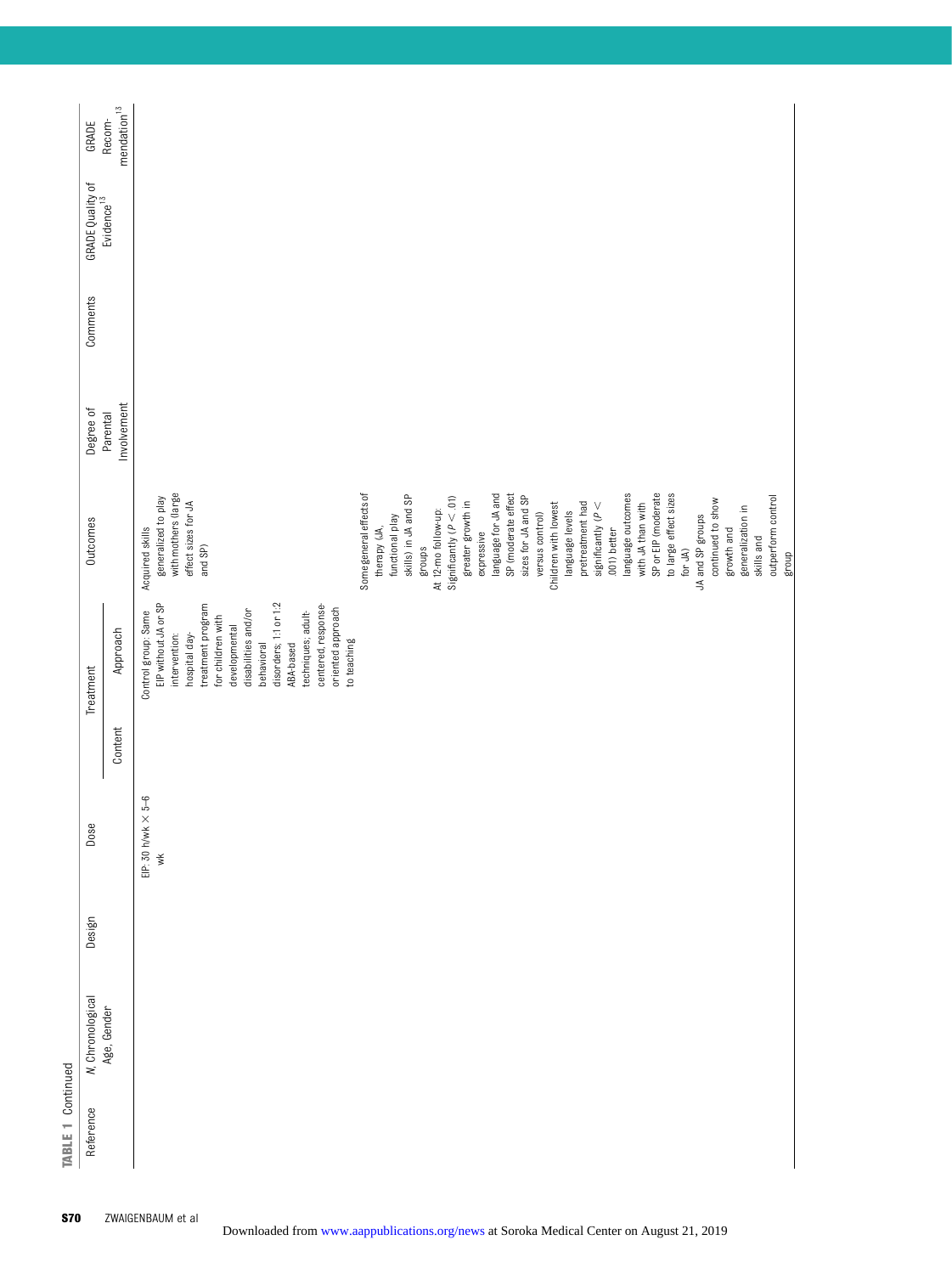| <b>TABLE 1 Continued</b>                        |                                                                |                    |                                                                                                                   |               |                                                                                                                                                                         |                                                                                                                                                                                                                                       |                                                                                  |                                                                                       |                         |                                  |
|-------------------------------------------------|----------------------------------------------------------------|--------------------|-------------------------------------------------------------------------------------------------------------------|---------------|-------------------------------------------------------------------------------------------------------------------------------------------------------------------------|---------------------------------------------------------------------------------------------------------------------------------------------------------------------------------------------------------------------------------------|----------------------------------------------------------------------------------|---------------------------------------------------------------------------------------|-------------------------|----------------------------------|
| Reference                                       | <b>N</b> , Chronological                                       | Design             | Dose                                                                                                              |               | Treatment                                                                                                                                                               | Outcomes                                                                                                                                                                                                                              | Degree of                                                                        | Comments                                                                              | <b>GRADE Quality of</b> | GRADE                            |
|                                                 | Age, Gender                                                    |                    |                                                                                                                   | Content       | Approach                                                                                                                                                                |                                                                                                                                                                                                                                       | Involvement<br>Parental                                                          |                                                                                       | Evidence $13$           | $\,$ mendation $^{13}$<br>Recom- |
| Woods, <sup>34</sup><br>Wetherby<br>2006<br>and | $N = 17$ with ASD                                              | Quasi-experimental | 2 home visits/wk $\times$<br>$\geq$                                                                               | Targeted      | build child's skills in<br>follow child's focus<br>ESI: family training to<br>approach, natural<br>of attention and<br>(developmental<br>daily routines<br>environment) | moderate effect size<br>improvements from<br>CSBS DP behavioral<br>sample measures,<br>for 13th measure)<br>effect sizes for 12<br>group in 11 of 13<br>measures (large<br>baseline for ESI<br>communication<br>Significant<br>social | Implemented by<br>parents                                                        | matched at baseline<br>Not known whether<br>groups were<br>(age 2 y)                  | Very low/low            | Weak                             |
|                                                 | Aged 12-24 mo (mean:<br>18.2 mo); 15 boys                      |                    | week $\times$ 9 wk $\times$ 1 y<br>parent-child play<br>group (including<br>TD children) per<br>Plus 1 supervised |               |                                                                                                                                                                         | (large effect size for<br>contrast group in<br>8 of 13 CSBS DP<br>communication<br>At age 3 y, ESI $>$<br>measures)<br>social                                                                                                         |                                                                                  | Actual intervention<br>intensity not<br>documented                                    |                         |                                  |
|                                                 | Aged 25-36 mo (mean:<br>31.6 mo); 14 boys<br>$n = 18$ with ASD |                    |                                                                                                                   |               | No-treatment contrast<br>group at third year                                                                                                                            |                                                                                                                                                                                                                                       |                                                                                  |                                                                                       |                         |                                  |
| Yoder and<br>Stone, 35<br>2006                  | $N = 36$ with ASD                                              | RCT                | 1 h/wk (three 20-min<br>$1 \times 6 \text{m0}$<br>sessions                                                        | Targeted      | by speech-language<br>phases conducted<br>based PECS: 6<br>University clinic-<br>instructional<br>pathologists                                                          | children with some<br>generalized IJA (in<br>turn taking (large<br>pretreatment IJA)<br>large effect sizes,<br>and generalized<br>and moderately<br>$RPMT > PECS$ in<br>respectively)<br>frequency of<br>facilitating                 | Parent training (up to<br>15 h) to support<br>intervention use<br>outside clinic | Examiners conducting<br>assessments not<br>treatment status<br>blinded to<br>pre/post | Moderate/high           | Weak                             |
|                                                 | Aged 18-60 mo; 31<br>boys                                      |                    |                                                                                                                   |               | based RPMT: 1:1 <sup>ª</sup> ;<br>Milieu Language<br>Teaching; Hanen<br>parent support<br>can advance to<br>curriculum for<br>University clinic-                        | In children with little<br>pretreatment IJA,<br>$PECS$ > $RPMT$ in<br>requests (large<br>generalized<br>facilitating<br>effect size)                                                                                                  |                                                                                  |                                                                                       |                         |                                  |
| et al, $36$<br>Howard<br>2005                   | $N = 61$ with ASD                                              | Quasi-experimental | 25-40 h/wk × 14 mo                                                                                                | Comprehensive | EIBI: 1:1 <sup>a</sup> ; home, school,<br>or community<br>setting                                                                                                       | $EIBI > AP$ : significantly<br>higher group mean<br>language, overall<br>and social skills<br>communication,<br>scores for IQ,<br>nonverbal,                                                                                          | Delivered by trained<br>tutors                                                   | Groups not randomly<br>assigned                                                       | moderate<br>Very low/   | Weak                             |

PEDIATRICS Volume 136, Supplement 1, October 2015<br>Downloaded from www.aappublications.org/news at Soroka Medical Center on August 21, 2019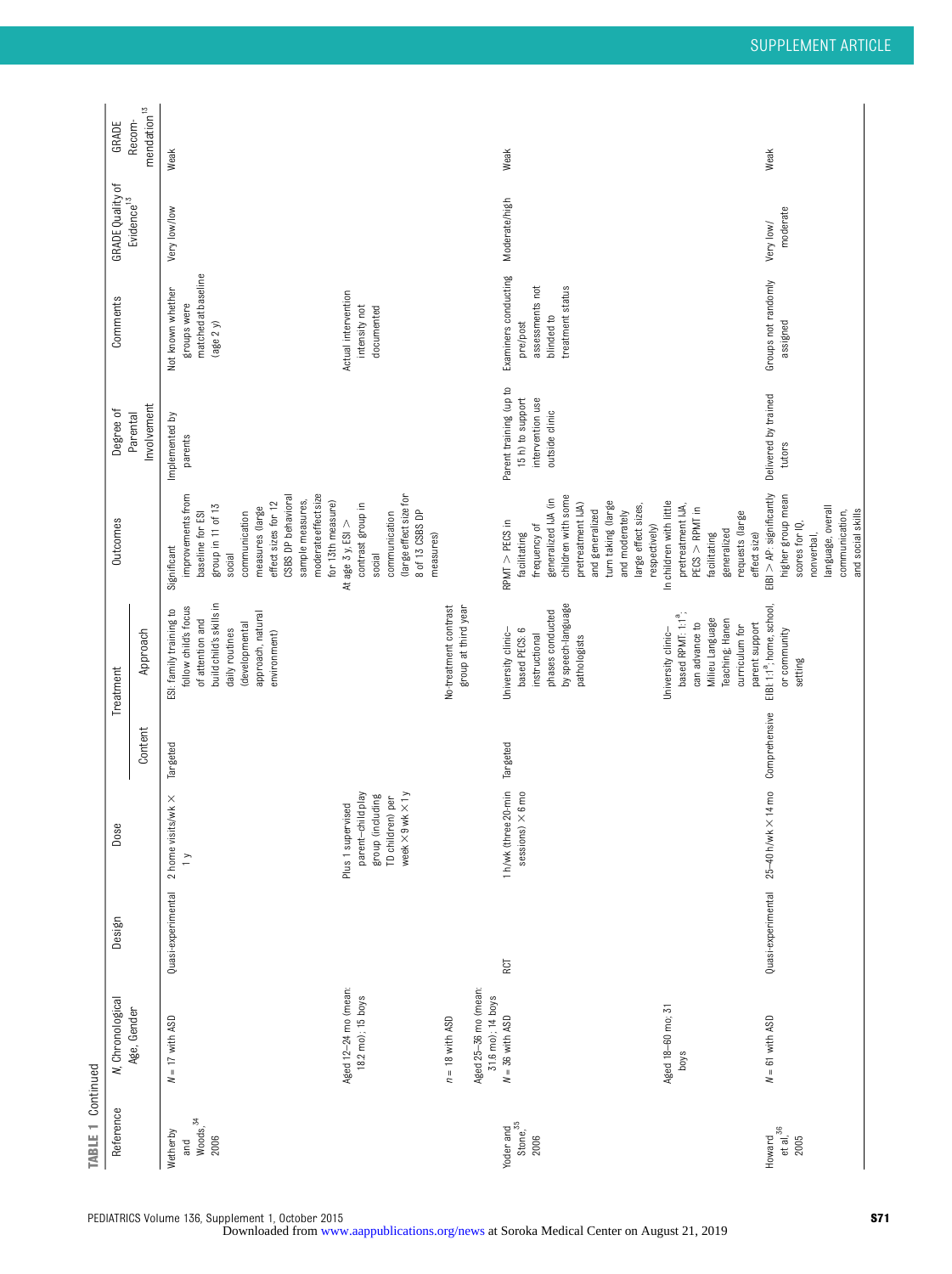| Reference                        | N, Chronological                                          | Design | Dose                                               |          | Treatment                                                                                                                                                                                   | Outcomes                                                                                                                                                                                                                 | Degree of                                                                                                                 | Comments                                                                          | GRADE Quality of          | GRADE                       |
|----------------------------------|-----------------------------------------------------------|--------|----------------------------------------------------|----------|---------------------------------------------------------------------------------------------------------------------------------------------------------------------------------------------|--------------------------------------------------------------------------------------------------------------------------------------------------------------------------------------------------------------------------|---------------------------------------------------------------------------------------------------------------------------|-----------------------------------------------------------------------------------|---------------------------|-----------------------------|
|                                  | Age, Gender                                               |        |                                                    | Content  | Approach                                                                                                                                                                                    |                                                                                                                                                                                                                          | Involvement<br>Parental                                                                                                   |                                                                                   | Evidence <sup>13</sup>    | $m$ endation $13$<br>Recom- |
|                                  | 30.9, 37.4, 34.6 mo);<br>Aged $<$ 48 mo (mean:<br>54 boys |        | $\times$ 14 mo<br>25-30 h/wk                       |          | programming (AP):<br>school classroom-<br>1:1 or 2:1 <sup>a</sup> ; public<br>based; including<br>Intensive, eclectic,<br>autism-specific<br>DTT, PECS, and<br>educational<br><b>TEACCH</b> | NS differences in group<br>between AP and GP<br>mean scores                                                                                                                                                              | intervention hours<br>Parents to implement<br>programs outside<br>of scheduled                                            | statistical analysis<br>of group mean<br>No direct group<br>comparison;<br>scores |                           |                             |
|                                  |                                                           |        | $14 \text{ m0}$<br>15 h/wk $\times$                |          | programming (GP):<br>Nonintensive generic<br>6:1 <sup>a</sup> ; community<br>based; mix of<br>educational<br>methods                                                                        | 14 mo ( $P \leq .05$ ) for<br>(normal or above-<br>EIBI versus other<br>t Learning rates at<br>domains except<br>language skills)<br>2 groups in all<br>acquisition of<br>normal rates,<br>motor skills<br>especially in |                                                                                                                           | Many techniques not<br>operationally<br>defined                                   |                           |                             |
| et al, $\frac{37}{2002}$<br>Drew | RCT<br>$N = 24$ with AD                                   |        | $6$ wk $\times$<br>3 h/wk every<br>$12 \text{ mo}$ | Targeted | skills; plus available<br>based) that focused<br>Parent training (home-<br>on joint attention<br>community<br>services                                                                      | NS group differences in<br>development after<br>child language<br>$12 \text{ mo}$                                                                                                                                        | Parent mediated                                                                                                           | Groups not matched on<br>baseline nonverbal<br>$\supseteq$                        | Very low/low/<br>moderate | Weak/moderate               |
|                                  | Aged $<$ 24 mo (mean:<br>22.5 mo); 19 boys                |        |                                                    |          |                                                                                                                                                                                             | NS group differences in<br>symptom severity<br>nonverbal IQ and<br>after 12 mo                                                                                                                                           | Parents to use learned<br>daily routines and in<br>set-aside joint play<br>techniques during<br>sessions (30-60<br>min/d) | implementation<br>No data on parent<br>training                                   |                           |                             |
|                                  |                                                           |        |                                                    |          |                                                                                                                                                                                             | both groups still<br>compromised at<br>Language ability in<br>severely<br>$12 \text{ mo}$                                                                                                                                |                                                                                                                           | $(P = .07)$ in control<br>Total intervention<br>hours higher<br>group             |                           |                             |
|                                  |                                                           |        |                                                    |          | Available community<br>services only <sup>k</sup>                                                                                                                                           |                                                                                                                                                                                                                          | sometimes parent<br>Sometimes entirely<br>delivered by<br>involvement<br>therapists,                                      | report for language<br>Reliance on parent<br>outcomes                             |                           |                             |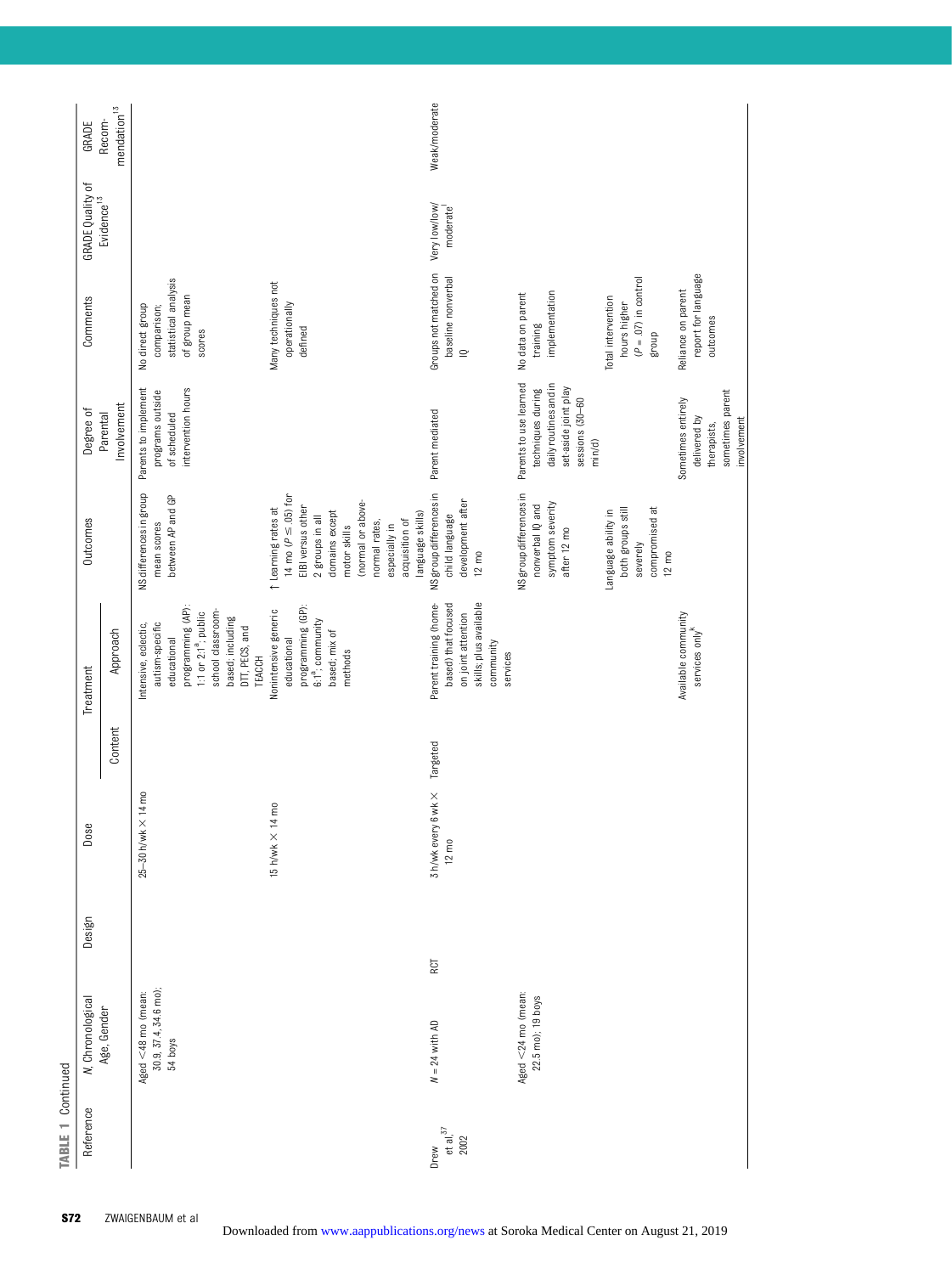TABLE 1 Continued TABLE 1 Continued

| Reference                    | N, Chronological                                   | Design | Dose                                                                                                       |         | Treatment                                                                                                                          | <b>Outcomes</b>                                                                                                                                              | Degree of                                                                | Comments                                                                   | <b>GRADE Quality of</b> | GRADE                             |
|------------------------------|----------------------------------------------------|--------|------------------------------------------------------------------------------------------------------------|---------|------------------------------------------------------------------------------------------------------------------------------------|--------------------------------------------------------------------------------------------------------------------------------------------------------------|--------------------------------------------------------------------------|----------------------------------------------------------------------------|-------------------------|-----------------------------------|
|                              | Age, Gender                                        |        |                                                                                                            | Content | Approach                                                                                                                           |                                                                                                                                                              | Involvement<br>Parental                                                  |                                                                            | Evidence <sup>13</sup>  | mendation <sup>13</sup><br>Recom- |
| et al, $38$<br>2000<br>Smith | $N = 28$ with ASD                                  | RCT    | later years with<br>(decreasing in<br>$2-3y$<br>progress by<br>child)<br>30 h/wk ×                         |         | classroom setting<br>based 1:1, <sup>a</sup> then<br>Comprehensive EIBI (UCLA/ Lovaas<br>model): home-<br>shifting to<br>ABA-based | differences at age<br>Significant ( $P < .05$ )<br>$7-8$ y in IQ, visual<br>spatial skills, and<br>between-group<br>development<br>favoring EIBI<br>language | Intensive treatment<br>implemented by<br>therapists                      | Lacked standardized<br>instrument<br>diagnostic                            | Moderate/high           | Strong                            |
|                              | Aged 18-42 mo (mean:<br>35.8, 36.1 mo); 23<br>boys |        | training $\times$ 3-9<br>special<br>mo plus 10-15<br>education for<br>5 h/wk parent<br>h/wk of<br>childrer |         | Parent training in same<br>classes for children<br>special education<br>approaches; plus<br>treatment                              | intensive treatment<br>behavior problems<br>functioning or<br>No differences in<br>Improved school<br>placement in<br>adaptive<br>dnoug                      | In both groups, parents<br>asked to provide<br>intervention<br>5 h/wk of | Skewed distribution of<br>scores precluded<br>some statistical<br>analyses |                         |                                   |

AEPS, Assessment, Evaluation, and Programming System for Infants and Children; AP, intensive eclectic autism-specific educational programming, CABAS, Complete Application of Behavior Analysis to Schools approach; CSBS DP, Symbolic Behavior Scales Developmental Profile; DIR, Developmental, Individual Difference, Relationship; DT, discrete trial traning; ED, eclectic-developmental; EDI, early interval intervention; EIP, Early Intervention Pro Screening of Autistic Traits questionnaire; ESI, Eerly Social Interaction Project; GP, non-intensive generic educational programming; GRADE, Grading of Recommendations Assessment, Development, and Evaluation; JUA, initiati RPMT, Responsive Education and Prelinguistic Milieu Teaching; SP, symbolic play, SPELL, Structure, Positive (approaches and expectations), Empathy, Low (arousal), and Links framework; STAT, Screening Tool for Autism in Two ABLLS, Assessment of Basic Language and Learning Skills, AD, autistic disorder; ADOS, Autism Diagnostion; ADOS-R, Autism Diagnostic Observation Schedule–Generic; ADOS-T, Autism Diagnostic Observation Schedule–Tearning Sche ABLLS, Assessment of Basic Learning Skills, AD, autistic disorder; AD, Observation Dagnostic Observation Schedule; Autism Diagnostic Observation Schedule-Mold-Mostic Observation Schedule-Modler Module, Auto Schedule-Modler AEPS, Assessment, Evaluation, and Programming System for Infants and Children; AP, intensive eclectic autism-specific educational programming. CABAS, Complied Application of Behavior Analysis to Schools approach, CSBS DP, Symbolic Behavior Scales DRvelopmental Profile; DRvelopmental, Individual Difference, Relationship; DTI, discrete trial traning; ED, sclectic-developmental; EBI, early intensive behavioral intervention; EIP, Early Interven Screening of Autistic Traits questionnaire; ESI, Early Social Interaction Project; GP, on-intensive generic advantage of Grading of Recommendations Assessment, Development, and Evaluation; UA, initiating joint attention; I Todder Checklist, ITT, intention-treat; JA, joint attention; PACT, Preschool Autism Comunication Trial; PECS, Picture Exchange Communication System; RCT, readomized controlled trial; RIT, reciprocal imitation training; RJA Toddler Checklist, ITT, intention-to-treat; JA, joint attention; PACT, Presschool Autism Communication Trial; PECS, Picture Exchange Communication, RIT, randomized controlled trial; RIT, recoprocal imitation training; RJA, RPMT, Responsive Education and Prelinguistic Milieu Teaching, SP, Symbolic play, SPELL, Structure, Positive (approaches and expectations), Empathy, Low (arousal), and Links framework; STAT, Screening Too for Autism in Twodeveloping, TEACCH, Treatment and Education of Autistic and Related Communication Handicapped Children; UCLA, University of California, Los Angeles. developing; TEACCH, Treatment and Education of Autistic and Related Communication Handicapped Children; UCLA, University of California, Los Angeles. a Child-to-teacher ratio. Child-to-teacher ratio.

<sup>b</sup> Carter et al,<sup>15</sup> 2011: "Business as usual" interventions not specified in publication. Carter et al,15 2011: "Business as usual" interventions not specified in publication.

c Dawson et al,<sup>17</sup> 2010: Including speech, developmental preschool. Dawson et al,17 2010: Including speech, developmental preschool.

<sup>d</sup> Green ot a i.18 2010. Treatment as usual included group-based autism psychoeducation, communication-focused intervention, Portage therapy, speech and language therapy, and (for 1 child each in PACT group) home-based EI <sup>a G</sup>reen et a I.<sup>18</sup> 2010: Treatment as usual included group-based autism psychoeducation, communication-focused intervention, Portage therapy, speech and language therapy, and for 1 child each in PACT group) home-based E r Kasari et al.20 2010: Concurrent early interventions involved mostly ABA/educational services and speech and occupational therapy; study investigators did not coordinate with providers of these services. e Kasari et al,20 2010: Concurrent early interventions involved mostly ABA/educational services and speech and occupational therapy; study investigators did not coordinate with providers of these services.

Oosterling et al.21 2010: Care as usual, including speech and language therapy, motor therapy, music therapy, play therapy, and parental counseling. Oosterling et al,21 2010: Care as usual, including speech and language therapy, motor therapy, music therapy, play therapy, and parental counseling.

: Goin-Kochel et al.28 2007: ABLLS is a curriculum guide for children with language delays and a comprehensive behavioral assessment. ABLLS domains, language, social/play, academics, self-help, motor. e Goin-Kochel et al,26 2007: ABLLS is a curriculum guide for children with language delays and a comprehensive behavioral assessment; ABLLS domains, language, social/play, academics, self-help, motor.

Remington et al.<sup>39</sup> 2007: Treatment-as-usual interventions in both groups included PECS, TEACCH, speech therapy, dietary intervention, and prescription medications Remington et al,29 2007: Treatment-as-usual interventions in both groups included PECS, TEACCH, speech therapy, dietary intervention, and prescription medications.

Zachor et al.30 2007: ED approach included speech and language, occupational, and music therapies, plus structured cognitive teaching (DIR, TEACCH, and ABA techniques) Zachor et al,30 2007: ED approach included speech and language, occupational, and music therapies, plus structured cognitive teaching (DIR, TEACCH, and ABA techniques).

j Cohen et al,31 2006: 35 to 40 hours per week for children aged .3 years; 20 to 30 hours per week for children aged Cohen et al,<sup>51</sup> 2006: 35 to 40 hours per week for children aged  $>$ 3 years; 20 to 30 hours per week for children aged <3 years. . Drew et al,<sup>37</sup> 2002: Children in control group received mix of speech and language therapy, cocupational therapy, and preschool services. Within 3 mo of initial assessment, 3 children in control group started on intensi \* Drew et al.<sup>57</sup> 2002: Children in control group received mix of speech and language therapy, occupational therapy, and preschod services. Within 3 mo of initial assessment, 3 children in control group started on intensiv (UCLA/Lovaas model, 1:1, mean of 32.9 h/week for 12 months). (UCLA/Lovaas model, 1:1, mean of 32.9 h/week for 12 months).

Drew et al, 37 2002: Reflects different assessments of 3 reviewers. Drew et al,37 2002: Reflects different assessments of 3 reviewers.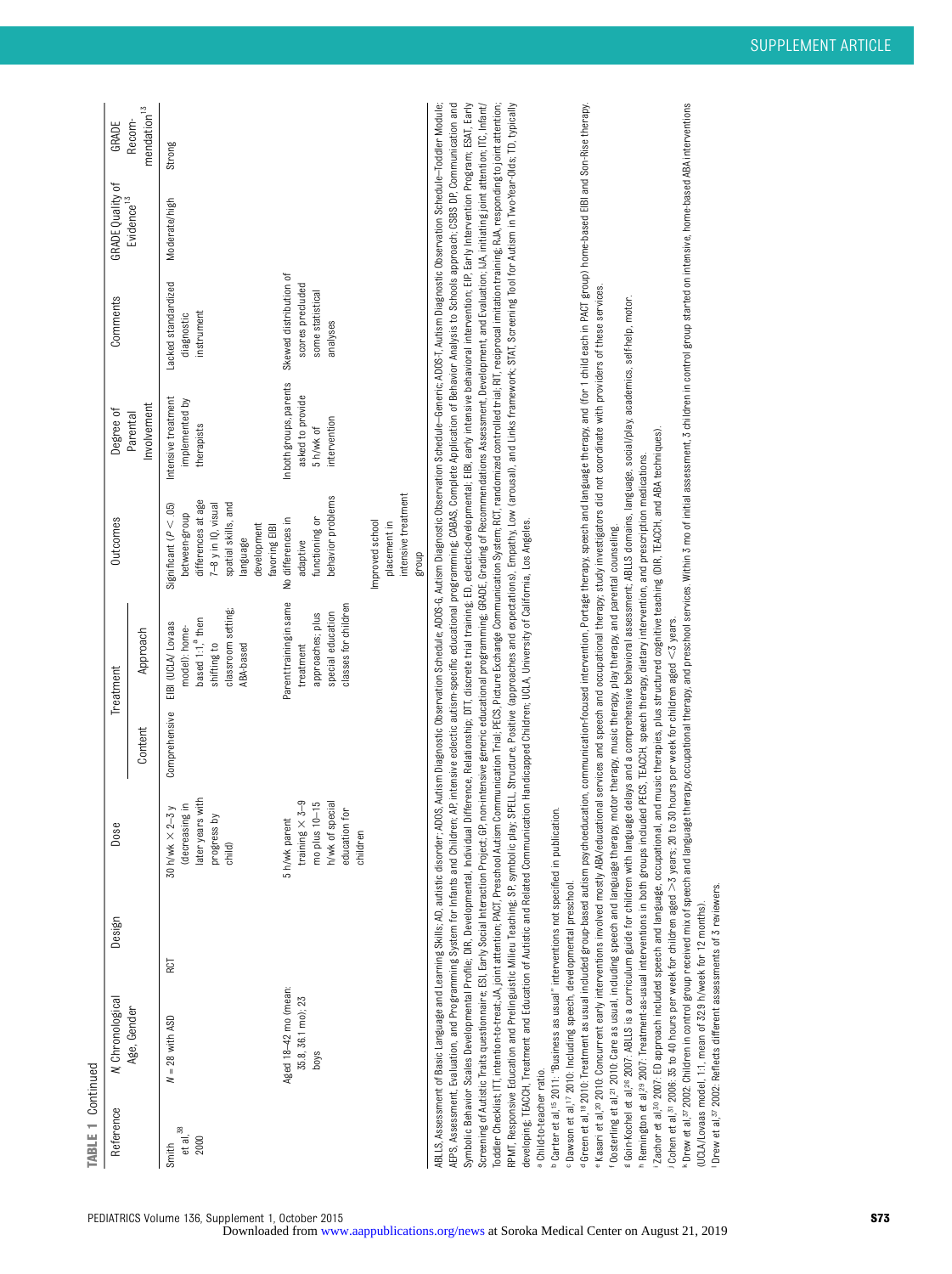Compared with early intervention models evaluated for preschool-aged children (aged 3–5 years), programs for children aged  $<$ 3 years were more likely to use developmental approaches, more intensively involve parents, and target social communication. These studies varied in sample size and severity of diagnosis, dose (level of intensity/frequency of service delivery), duration, agent (parent, therapist, or a combination), and format of delivery (parent-managed/homebased and/or center-based in a clinic or school) of the intervention. Some interventions were comprehensive, defined as addressing multiple core ASD deficits, while others targeted specific areas of functioning. A word of caution is warranted when interpreting any 1 interventional study or model. In some cases, elements of a particular programmatic approach varied from study to study (eg, the addition of training in advanced social skills in 1 early intensive behavioral intervention  $program)^{31}$  Furthermore, reported group differences may not reflect the range of individual responses in any 1 study, and participants who demonstrated gains in some end points may have continued to show impairment in others.

Six randomized controlled trials were considered to produce strong recommendations and an assessment that the desirable effects of an intervention clearly outweighed the undesirable effects. Only 2 studies focused solely on children aged  $<$ 3 years; 1 was related to a comprehensive treatment approach,<sup>17</sup> and 1 was a targeted intervention program.20 The remaining 4 studies included preschool-aged children as well as some children aged  $<$ 3 years or focused on developmental tasks of infancy. Two of these studies evaluated the same sample of children aged 3 or 4 years at the beginning of treatment.32,33

To briefly summarize these 6 studies17–20,32,33,38: both of the comprehensive intervention programs (Early Start

Denver Model [ESDM] and the UCLA/ Lovaas model) and the 4 targeted interventions (focusing on social communication or imitation skills) exhibited significantly improved outcomes relative to comparison groups after therapeutic durations of 8 weeks to 2 to 3 years. Several of the 6 studies reported effect sizes: large effect sizes after 6 and 8 weeks of therapy for increases in joint attention skills,20,32 a moderate effect size after 12 months for expressive language growth,<sup>33</sup> and small effect sizes after 13 months for parent–child interaction measures.18 It is notable that targeted interventions generally focused on outcomes related to ASDspecific characteristics, whereas the comprehensive models included teaching to the core deficits but often did not measure changes in these core deficits (or obtained nonsignificant findings); they instead focused on gains in general functioning (eg, cognitive and/or adaptive skills). Two nonrandomized controlled studies were rated as producing strong recommendations: comprehensive applied behavior analysis (ABA) type interventions were associated with significantly improved outcomes relative to the comparison group after 2 years (compared with publicly funded educational services)<sup>29</sup> and with significantly improved outcomes in a subset of participants after 1 year (compared with an eclectic mix of treatments).<sup>23</sup>

Although other studies included in the present review exhibited less than moderate quality of evidence and/or produced weak recommendations, it was agreed that the findings in these studies might nevertheless inform treatment options as well as future research. Specifically, there were studies rated as having a strong quality of evidence but equivocal findings.16 For example, a recent trial evaluated the ESDM in a brief format: 1 hour per week of parent training for 12 weeks, as opposed to the original ESDM, which involved 20 hours per week of therapist involvement plus additional parentmediated intervention for 2 years.14 The study failed to detect improvements in parental intervention skill acquisition and child-related outcomes relative to community intervention controls.

Based on expert opinion that arose from the review and discussion of the existing evidence, members of the working group agreed on several summary statements intended to guide clinical practice and future research. Practice recommendations are highlighted in statements 1 through 4; consensus regarding future research directions is highlighted in statements 5 through 9. Statement 10 focuses on the importance of considering the potential impact of medical comorbidities on treatment and developmental outcomes.

#### SUMMARY STATEMENTS

Statement 1: Current best practices for interventions for children aged  $<$ 3 years with suspected or confirmed ASD should include a combination of developmental and behavioral approaches and begin as early as possible.

Based on current outcome data, the working group supported the provision of interventions targeted to the specific deficits of ASD (eg, language skills, joint attention, emotional reciprocity) (Table 1) for children aged  $<$ 3 years that integrate both behavioral and developmental approaches. Behavioral interventions are techniques based on behavioral analysis of antecedents and consequences of specific behaviors, and they use principles derived from experimental psychology research to systematically change behavior. Developmental models of intervention use developmental theory to design approaches to target ASD deficits.57 Developmental approaches often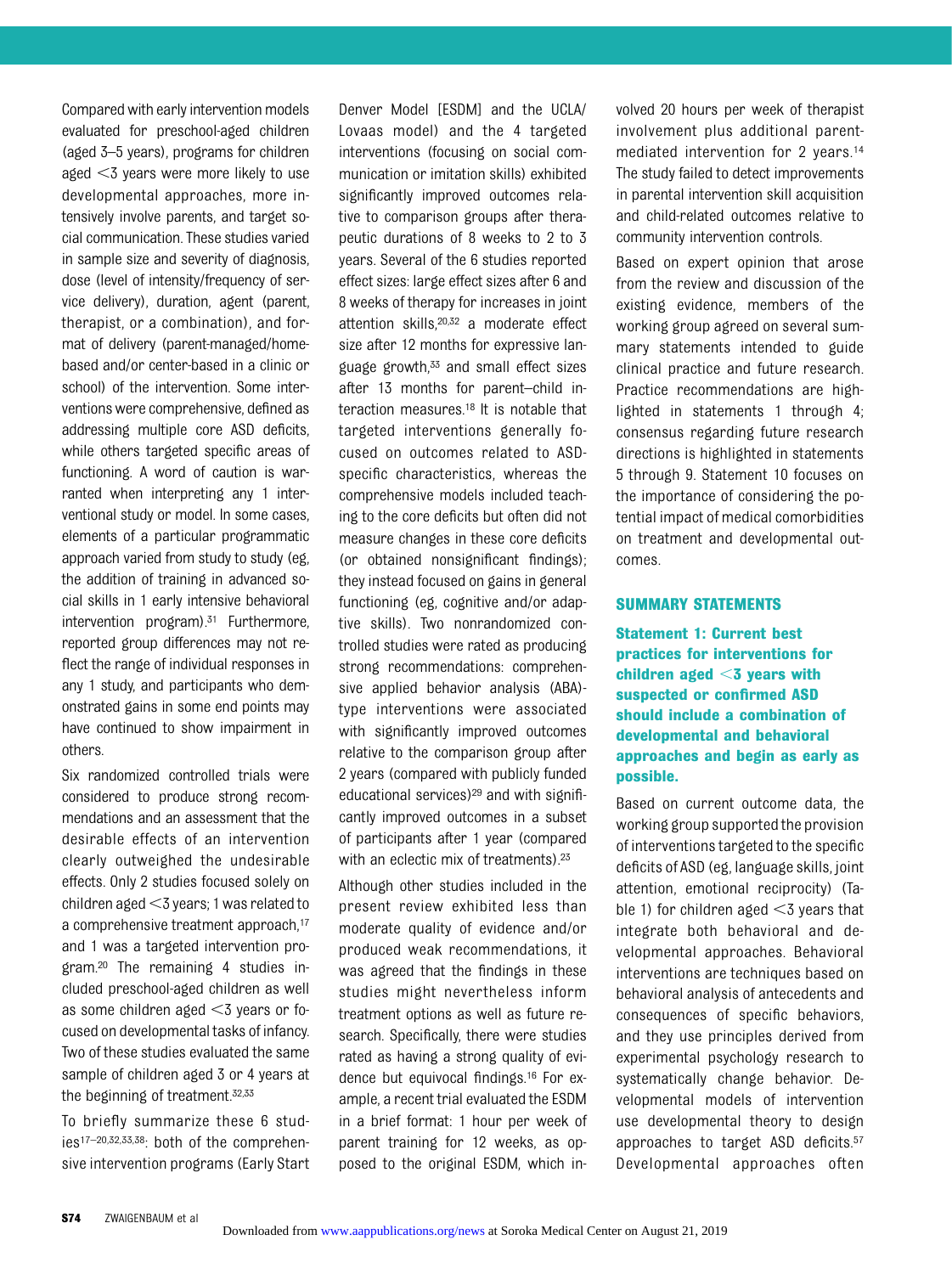underlie community services, such as public school programs implemented by special education specialists and speech and language pathologists.<sup>56</sup> However, the distinction between behavioral and developmental strategies may not be very helpful, as many intervention programs blend features of both approaches. The curricula of a behavioral intervention may be developmentally informed and based on developmental sequences, whereas a developmental program could use behavioral techniques to teach a curriculum.

Our analysis supports the effectiveness of integrated developmental and behavioral interventions, outside of the laboratory setting, in improving developmental quotients, adaptive functioning, and language skills.17,29

In line with the American Academy of Pediatrics, the working group recommended initiating interventions as soon as a diagnosis of ASD is seriously considered or determined.57 Data available since 2001 support the fact that early intensive education and therapies can yield significantly improved developmental outcomes. In addition, it has been suggested that interventions initiated before 3 years of age may have a greater positive impact than those begun after the age of 5 years.58–<sup>60</sup>

#### Statement 2: Current best practices for children aged  $<$ 3 years with suspected or confirmed ASD should have active involvement of families and/or caregivers as part of the intervention.

There is a consensusthat effective early intervention includes a family and/or caregiver component.57 For many intervention programs, this approach would mean parental involvement as a co-therapist, with appropriate supervision, training, and monitoring as part of the intervention. Specifically,

parents should help set goals and priorities for their child's treatment, identify and locate needed support for themselves, and teach or reinforce their child's new skills at home and in the community.60

Active family involvement can have a positive impact on developmental outcomes. Parental or caregiver involvement increases the amount of intervention time delivered to the child inasmuch as children in this age range are likely to spend more time with their parents in their home and neighborhoods than in other settings. Furthermore, parents and caregivers can capitalize on teachable moments as they occur, provide learning opportunities during daily routines, and facilitate the generalization of learned skills across environments.15 Family involvement is also likely to be costeffective and increases the sense of empowerment on the part of parents and caregivers. In the 2 comprehensive developmental/behavioral programs for which we have moderate or high evidence of effectiveness,17,29 parents were supported in complementing educators and therapists in the delivery of the interventions because of the importance of, and challenges inherent in, carrying over services and generalizing skills across multiple settings. Importantly, the concept of parental involvement is consistent with the recommended broader best practices that support working with young children in natural environments. Several parent-mediated interventions have shown positive parent and/or child outcomes. However, the extent to which these interventions are as effective as therapist-mediated interventions or are more effective when added into comprehensive child services, or with the combination of therapist plus parent mediated interventions, requires further study.18,20

Statement 3: Interventions should enhance developmental progress and improve functioning related to both the core and associated features of ASD, including social communication, emotional/ behavioral regulation, and adaptive behaviors.

Many behavioral interventions for ASD focus on cognitive, behavioral, and language outcomes, but interventions also need to address social communication challenges central to the diagnosis. Sensory dysregulation, challenging behaviors, and motor skills are also common in children with ASD and should betargeted by interventions when needed.

Despite an apparent lack of change on standardized measures of social communication symptoms in 2 randomized controlled trials,17,37 a growing body of research describes the beneficial effects early intervention has on the development of communication and social functioning. (This lack of change may reflect the utilization of symptom measures such as the Autism Diagnostic Observation Schedule, which, as a diagnostic tool, was designed to be relatively stable; measures specifically designed and validated as being sensitive to change are needed.) Specifically, targeted interventions have been associated with gains in imitation,16,19 joint attention,<sup>16,20,32,34</sup> social engagement,20,32,33 other social communication measures,<sup>34</sup> and functional and symbolic play.<sup>20,32</sup>

Impaired effortful control (ie, a reduced ability to regulate attention, emotions, and behavior to achieve goals) has been reported in children with ASD as early as at 24 months of age.<sup>61</sup> Interventions dealing with attention regulation in young children with ASD have not yet been reported, but in typically developing children, short-term training has improved attention control measures associated with effortful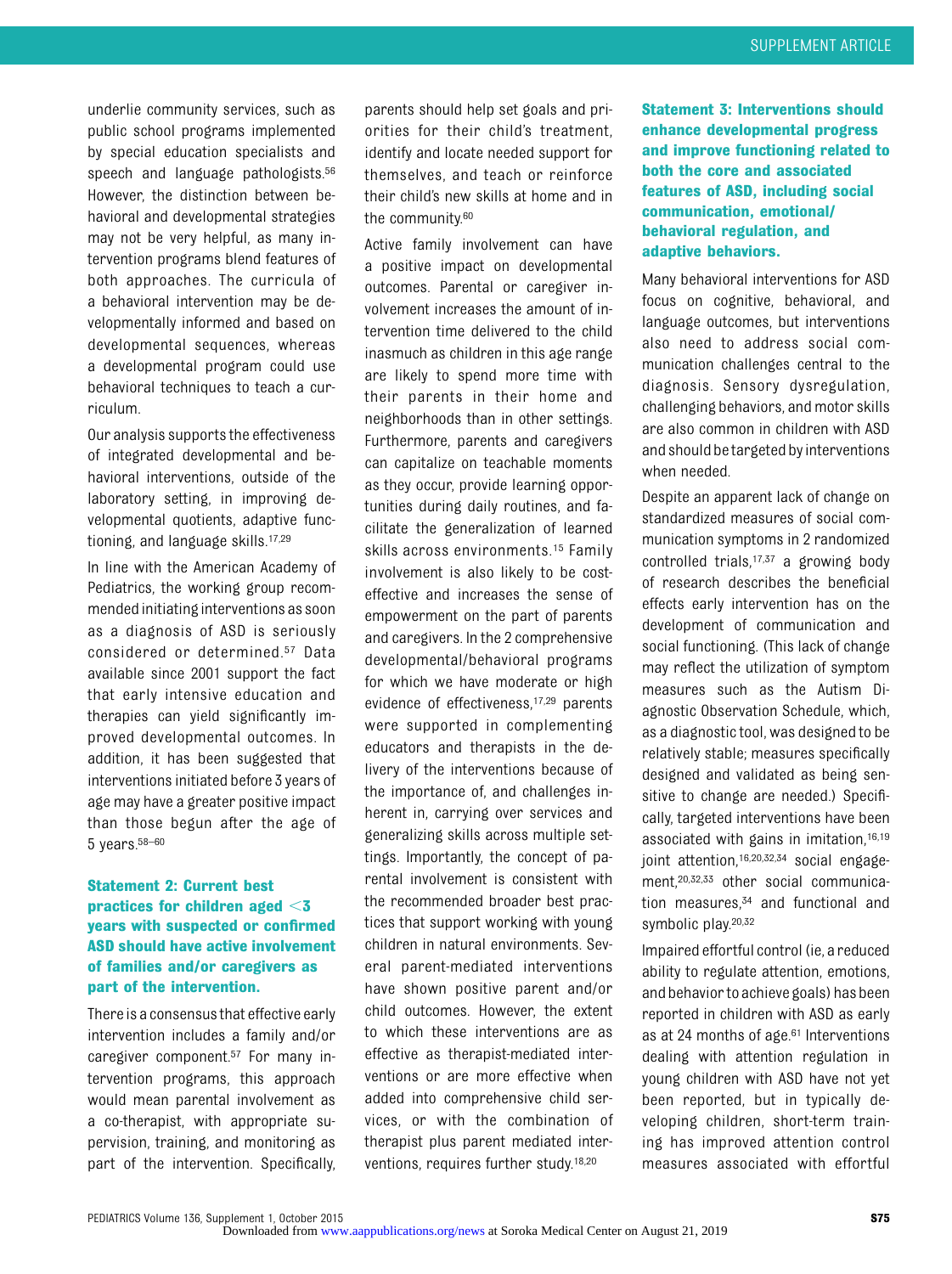control.62 Comprehensive interventions that blend developmental and behavioral approaches have successfully improved adaptive functioning in many studies.17,23,29,31 Thus, future intervention studies should address and assess various developmental domains as intervention and outcome targets.

#### Statement 4: Intervention services should consider the sociocultural beliefs of the family and family dynamics and supports, as well as economic capability, in terms of both the delivery and assessment of factors that moderate outcomes.

Socioeconomic status, family characteristics, and cultural factors may present barriers to service provision. Families with lower socioeconomic status are likely to have less access to services. Because cultural values and differences can affect the goals and priorities of the family and may in some cases lead to misunderstandings, clinicians and other service providers should aim to understand the values, beliefs, and accompanying practices of families of differing cultures and assimilate that knowledge into their practice parameters as it relates to autism occurring in ethnically diverse populations. Culturally competent care extends beyond fluency in a non-English language. As a minimum, culturally appropriate program materials should be developed for families. In addition, training programs should be created that can help service providers learn how to promote culturally responsive assessment and intervention services.56

Management of a child with ASD should focus on the family as well as on the child.57 Important considerations for the clinician include the well-being of each person in the family, the comfort and support of each family member, the lifestyle that has evolved around the child with ASD, and the unmet needs among family members or problem areas that might otherwise go unaddressed.56 Service providers can be of assistance by monitoring the physical and mental health of the family as well as that of the child with ASD. Finally, respect for the perceptions, priorities, and preferences of family members is an important "family-centered" tenet to bear in mind when working with children on the autism spectrum and their complex needs.63

Statement 5: Intervention research should include socially and culturally diverse populations of participants and evaluate familial factors that may affect participation, acceptability, and outcomes of therapeutic approaches as well as willingness to participate in investigative studies.

Parents are expected to play a prominent role in supporting optimal development and thus intervention program delivery for their children, particularly at a very young age. An important focus of intervention research should therefore include factors such as cultural background and other family characteristics that may influence participation in treatment programs and interventional results. Due to attitudes concerning childhood rearing and independence, shame regarding developmental delays and ASD, or other societal and cultural beliefs, parents may be reluctant to enroll a child in a research study. Cumulatively, such decisions can diminish the generalizability and clinical applicability of reported interventions. In addition, when there is participation, cultural differences and language barriers might influence and moderate treatment effects.

In addition to any cultural issues, when parents are expected to be the therapeutic provider, assessment should focus on more than just fidelity of implementation and adherence to intervention goals. The quality of a parent's involvement, consideration of a parent's other responsibilities and roles,20 and potential family stressors<sup>15</sup> arising from fulfilling their role in an intervention or from coping with care for a child with ASD warrant examination to determine whether moderators of treatment are present or are needed. Apart from any possible reluctance by families to participate in research, there is also a need for investigators to make a particular effort to recruit as culturally diverse a research sample as possible.

#### Statement 6: Future research should prioritize well-defined sampling strategies, rigorous investigative design, fidelity of implementation, and meaningful outcome measurements.

The methodologic rigor of intervention trials in ASD is improving, but continued attention to key aspects of research design is needed to further develop the evidence base for toddlers.

Future directions include identifying characteristics of children and families who would benefit most from particular interventions to support a more individualized approach, as well as systematically varying components of multifaceted intervention programs to identify critical ingredients. Thorough characterization of research participants would help to define the subset of children and families who most strongly benefit from particular intervention approaches. In addition, to avoid systematicbiasfrom confounding factors, research participants should be randomly allocated to the treatment approaches that are being compared, and each treatment (including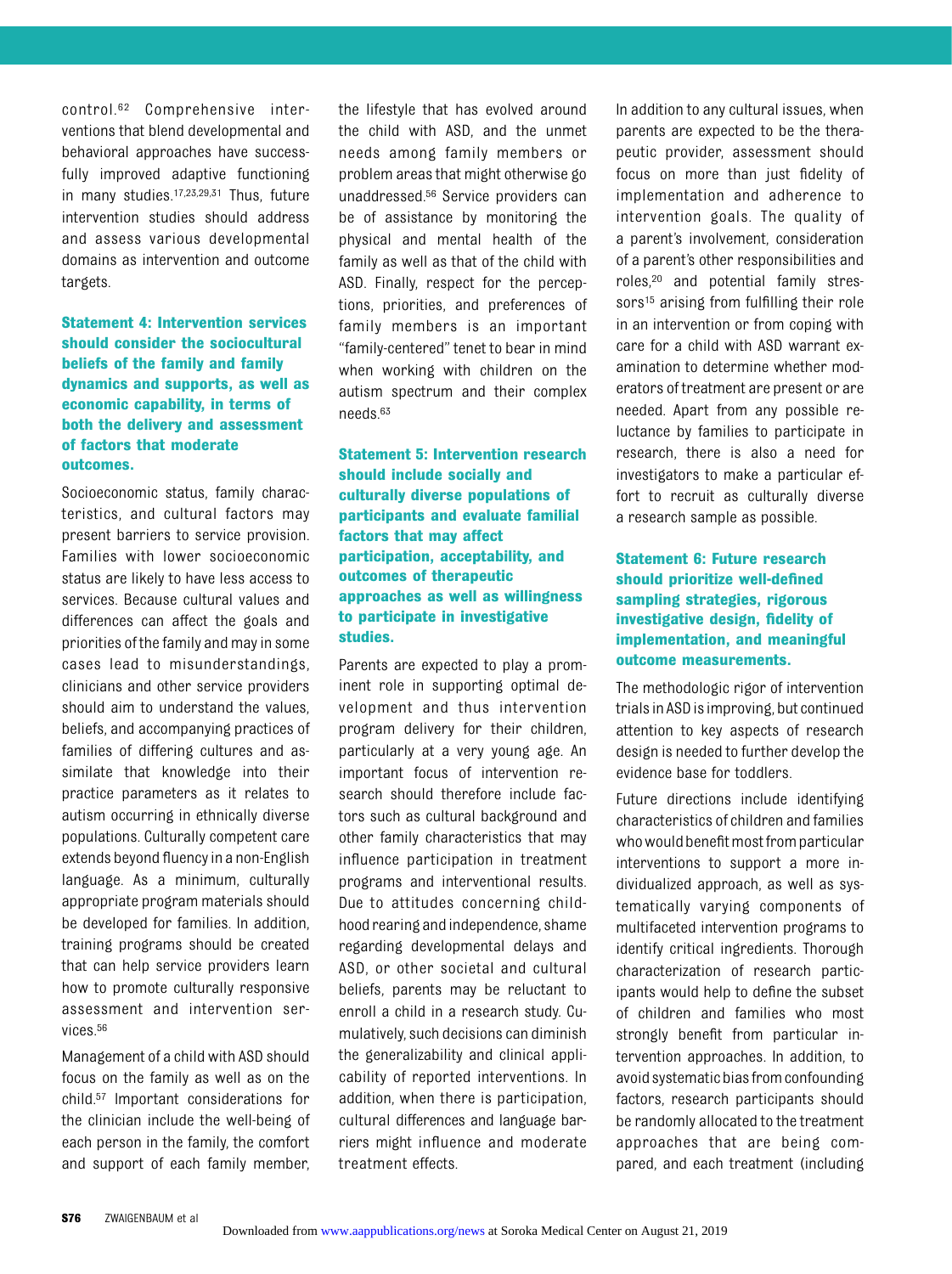community-based "as-usual" treatment) should be thoroughly described. Although the optimal study design to minimize bias in treatment research is a randomized controlled trial, it is acknowledged that contexts occur in which other methods may be appropriate. For example, to determine whether an intervention holds promise, it is important that intervention procedures are carefully tested for feasibility and acceptability. Moreover, single case designs, carefully implemented and with attention to appropriate measurement, may also be informative.64 Attention to and systematic evaluation of fidelity of implementation and selection of wellvalidated measures of key constructs (eg, joint attention, imitation, other indicators of age-appropriate social and communication skills and function) that are responsive to change are also essential.

Statement 7: Research is needed to determine the specific active components of effective interventions, including but not limited to the type of treatment provided, the agent implementing the intervention(s) (parent, therapist, teacher, or combination), consistency of service provision across environments and between providers, and duration of treatment and hours per week.

Information is lacking regarding the features of an intervention that drive its effectiveness, but progress is being made on identifying these active ingredients or mechanisms of change. Without appropriate study designs to carefully examine the effect of specific intervention strategies such as treatment type, dose, and agent, we may be unable to determine which of the potentially significant elements in an intervention model are responsible for change and for which subgroups. With such information, future intervention programs can be refined.

#### Intensity of intervention

The National Research Council has recommended a minimum intensity of 5 hours a day, 5 days a week, for interventions.<sup>60</sup> However, some recent studies have suggested the possibility of positive outcomes with fewer hours of direct therapist involvement for young toddlers with ASD, particularly when parents are actively engaged in the treatment process. For example, gains in some social communication skills (eg, play, joint attention, imitation) were demonstrated in some studies when directly targeted in interventions of relatively low intensity (based on hours per week or length of treatment).16,18,20 Notably, the "real-life" intensity of the intervention may be influenced by the degree to which parents are implementing the strategies in natural routines throughout the day. The effectiveness of interventions is also likely to be influenced by whether training and ongoing supports allow parents to correctly implement the treatment strategies (ie, with fidelity to the treatment procedures as originally designed), as has been reported in the treatment of preschool-aged children with ASDs.<sup>65</sup> In addition, other factors can affect the extent to which such interventions are effective, including age, degree of impairment, and the extent to which the child receives other services.

#### Treatment content

A recent study in toddlers with ASD has attempted to determine the additive value of joint attention, imitation, and affect on an intervention when applied within 2 developmental/behavioral toddler classroom environments.16 The investigators evaluated impact in 1 study group, and another group received the same overall comprehensive intervention but without the ingredient of interest. Few differences

emerged in this study except for the apparent benefit of imitation in 1 group. Nonetheless, this research paradigm provides a possible model through which intervention research may be implemented. Similarly, other investigators have evaluated the additive effects of joint attention or play skills into an ABA program that did not include a focus on these developmental skills. Teaching these skills increased their spontaneous occurrence in generalized contexts and further predicted greater language outcomes compared with the children in the ABA program without a focus on play and joint attention.33,59

Incorporating teaching targets of joint attention, play, and imitation are clearly indicated for early intervention programs for ASD. However, given the heterogeneity of the disorder, it will be critical to determine how treatment strategies can be most effectively tailored to the needs of subgroups of children with ASD who have particular clinical profiles.

Statement 8: Adopting a common set of research-validated core measures of ASD symptoms (including but not limited to cognitive function, communication, and adaptive behavior) that can be used across multiple sites will facilitate comparisons across studies of children with ASD aged  $<$ 3 years.

The interpretation of study findings is often hampered when investigators use different variables, or measures, to report outcomes. A consistent set of core measures relevant to the specific intervention goal(s) of interest should be adopted for studies of toddlers with ASD as well as for older children. Outcome measures do not need to be identical across studies, but agreement on a subset of standardized instruments to use (which may assess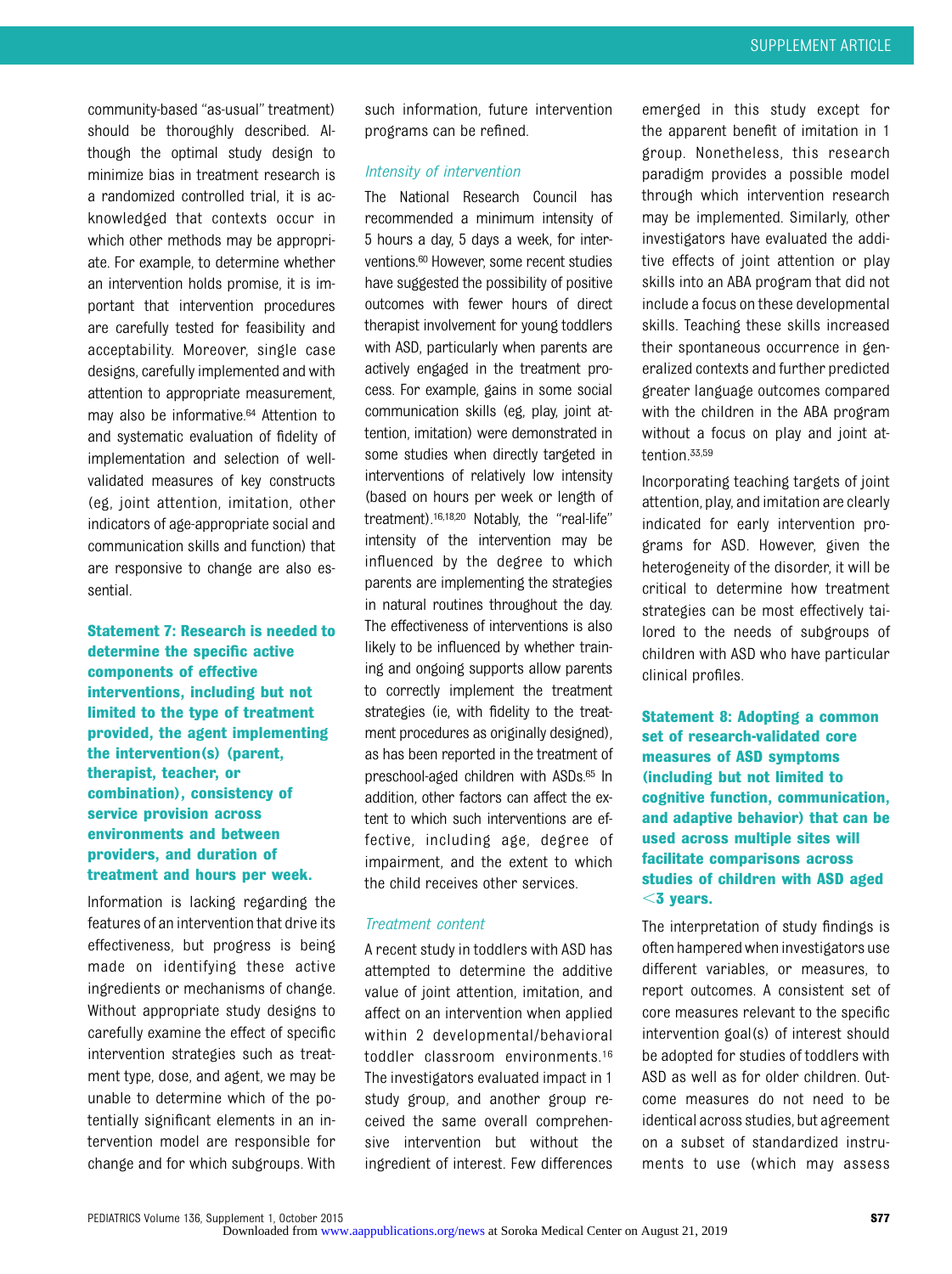changes in cognitive function, core autism symptoms, and adaptive and language behavior) would facilitate future comparisons.Someearlydevelopmentalskills could yield "early-read" measures that are important to later developmental outcomes. These early-read measures may include joint attention, shared affect, and imitation skills, with the expectation that these early developmental tasks may predict better functioning in later cognition, language, and adaptive behavior. Early-read measures may provide important information on the effectiveness of short-term interventions and may also offer information on active ingredients essential to include in comprehensive intervention programs. Additional measures related to the impact that having a child with ASD has on family life and parental stress would also be important.

#### Statement 9: Future research should examine biological and behavioral heterogeneity as moderators of individual responses to interventions.

In any sample population, positive responsestoaninterventioncanrangefrom dramatic to extremely limited. Factors that underlie such heterogeneity—possible moderators of individual responses can include age at onset of intervention, patient characteristics (eg, baseline stage of development of cognitive function, language and preverbal skills, adaptive behavior, sociocultural characteristics), and symptom severity. As important, however, is the increasing appreciation that ASD is a heterogeneous disorder—etiologically, biologically, and clinically. Given this heterogeneity, it is highly likely that specific subsets of individuals with ASD may respond to specific interventions more effectively than to others, perhaps based on etiology and underlying biological factors alone. Thus, there is a critical need to begin to identify subtypes of individuals with ASD, to understand the cause of their disorder as

well as the associated neurobiological mechanisms at work in each case, and to be able to offer more directed interventions depending on the biological subtype when available and present.

A number of genetic and neurobiological subgroups are already known to be associated with ASD. The most wellknown groups are children with fragile X syndrome, tuberous sclerosis, and duplication 15q. Other genetic disorders have been identified as being associated with ASD features, and a growing number of candidate genes are being explored. For example, Campbell et al<sup>66</sup> reported that children with ASD and MET gene mutations were more likely to have gastrointestinal disorders, raising the possibility that medical comorbidities in children with ASD could index underlying genetic heterogeneity. It is thus important for future research to determine both biological and clinical subtypes within the autism spectrum that may ultimately affect the effectiveness of treatment and intervention.

To date, few studies have been designed or powered for analysis of heterogeneous effects.67 Treatment modifiers were recently identified in 2 studies based on appropriate study design and statistical analysis. In both studies, a measure developed to index the level of initial object exploration determined the extent to which a child would benefit more from 1 languagebased intervention versus another<sup>35</sup> or the extent to which children had better communication outcomes from a parent-mediated intervention.15 Object exploration can reflect a child's flexibility in play and play level, both of which may influence later cognitive and language outcomes.59 Further studies like these are needed before we can make informed choices and personalize the treatment of each individual child.

Statement 10: Intervention providers should consider medical disorders that may affect a child's clinical presentation (especially behavior) and response to an intervention and should refer to appropriate health care providers as indicated.

It has become increasingly evident in the ASD population that changes in behavior may be associated with an underlying medical condition.13 For example, clinical experience would suggest that a child with ASD exhibiting behavioral changes might be experiencing pain or discomfort owing to a medical problem such as otitis media, a dental abscess, or constipation. Frequently encountered medical factors in ASD include: seizures, particularly in children who also have severe intellectual disability, motor deficits, or a positive family history of epilepsy<sup>68,69</sup>; other gastrointestinal symptoms57,70; and sleep disturbances affecting daytime functioning. The full effect of medical factors on the clinical presentation of children aged  $<$ 3 years with ASD is not known, nor has the association between medical factors and maladaptive behaviors such as aggression and self-injury been well studied in general in ASD. Nevertheless, best practices would indicate that a patient with a potential medical comorbidity be referred to a medical specialist for appropriate evaluation, diagnosis, and management. It is important that future research address these and other potential medical factors, how they may be more reliably identified (especially in nonverbal or hypo-verbal ASD individuals), and what effect treatment of these conditions may have on behavior, developmental trajectory, and learning.

#### ACKNOWLEDGMENTS

The conference chairs and working groups acknowledge the preconference contributions of Tony Charman, PhD, and Gary Mesibov, PhD, who were unable to attend the conference. We also acknowledge the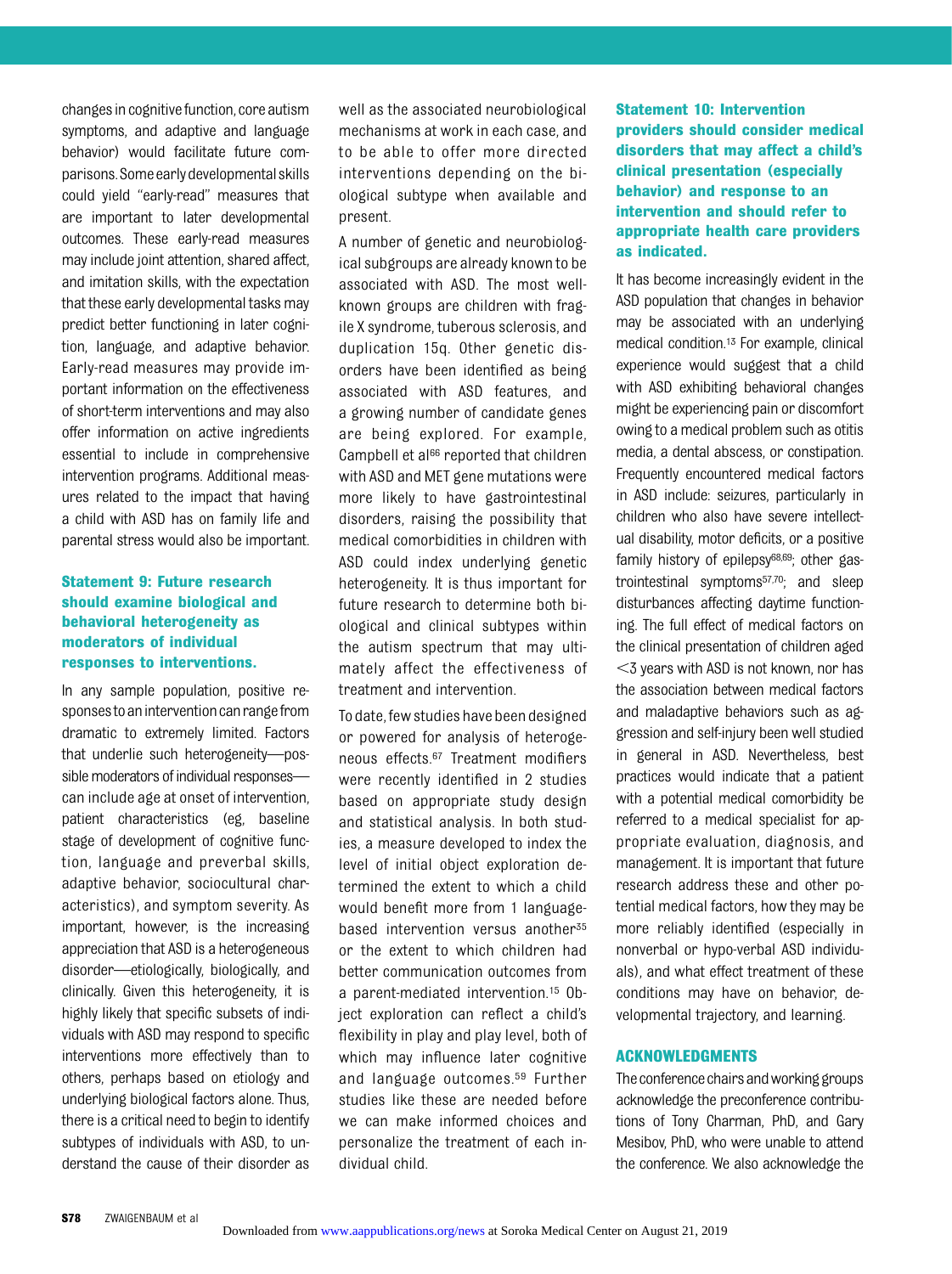efforts of Katherine F. Murray, BSN, RN, Massachusetts General Hospital for Children, in coordinating the forum and subsequent conference report process, and Sifor Ng in the conference report process.

The meeting and consensus report were sponsored by the Autism Forum. An important goal of the forum is to identify early indicators of ASDs that may lead to effective health care services. Autism

Forum programs are developed under the guidance of its parent organization, the Northwest Autism Foundation. For this project, the Autism Research Institute provided financial support.

#### REFERENCES

- 1. Zwaigenbaum L, Bryson S, Lord C, et al. Clinical assessment and management of toddlers with suspected autism spectrum disorder: insights from studies of high-risk infants. Pediatrics. 2009;123(5):1383–1391
- 2. Zwaigenbaum L, Bauman ML, Stone WL, et al. Early identification of autism spectrum disorder: recommendations for practice and research. Pediatrics. 2015;136 (suppl X):XXX–XXX
- 3. Zwaigenbaum L, Bauman ML, Fein D, et al. Early screening of autism spectrum disorder: recommendations for practice and research. Pediatrics. 2015;136(suppl X): XXX–XXX
- 4. Guthrie W, Swineford LB, Nottke C, Wetherby AM. Early diagnosis of autism spectrum disorder: stability and change in clinical diagnosis and symptom presentation. J Child Psychol Psychiatry. 2013; 54(5):582–590
- 5. Chawarska K, Klin A, Paul R, Volkmar F. Autism spectrum disorder in the second year: stability and change in syndrome expression. J Child Psychol Psychiatry. 2007;48(2):128–138
- 6. Courchesne E, Campbell K, Solso S. Brain growth across the life span in autism: agespecific changes in anatomical pathology. Brain Res. 2011;1380:138–145
- 7. Lewis JD, Evans AC, Pruett JR, et al. Network inefficiencies in autism spectrum disorder at 24 months. Transl Psychiatry. 2014;4:e388
- 8. Dawson G. Early behavioral intervention, brain plasticity, and the prevention of autism spectrum disorder. Dev Psychopathol. 2008;20(3):775–803
- 9. Ozonoff S, Iosif AM, Young GS, et al. Onset patterns in autism: correspondence between home video and parent report. J Am Acad Child Adolesc Psychiatry. 2011;50(8):796–806.e1
- 10. Landa RJ, Gross AL, Stuart EA, Faherty A. Developmental trajectories in children with and without autism spectrum disorders: the first 3 years. Child Dev. 2013;84(2):429– 442
- 11. Ozonoff S, Iosif AM, Baguio F, et al. A prospective study of the emergence of early behavioral signs of autism. J Am Acad

Child Adolesc Psychiatry. 2010;49(3):256– 66.e1, 2

- 12. Bauman ML. Medical comorbidities in autism: challenges to diagnosis and treatment. Neurotherapeutics. 2010;7(3):320– 327
- 13. Guyatt GH, Oxman AD, Vist GE, et al; GRADE Working Group. GRADE: an emerging consensus on rating quality of evidence and strength of recommendations. BMJ. 2008; 336(7650):924–926
- 14. Rogers SJ, Estes A, Lord C, et al. Effects of a brief Early Start Denver model (ESDM) based parent intervention on toddlers at risk for autism spectrum disorders: a randomized controlled trial. J Am Acad Child Adolesc Psychiatry. 2012;51(10):1052–1065
- 15. Carter AS, Messinger DS, Stone WL, Celimli S, Nahmias AS, Yoder P. A randomized controlled trial of Hanen's 'More Than Words' in toddlers with early autism symptoms. J Child Psychol Psychiatry. 2011; 52(7):741–752
- 16. Landa RJ, Holman KC, O'Neill AH, Stuart EA. Intervention targeting development of socially synchronous engagement in toddlers with autism spectrum disorder: a randomized controlled trial. J Child Psychol Psychiatry. 2011;52(1):13–21
- 17. Dawson G, Rogers S, Munson J, et al. Randomized, controlled trial of an intervention for toddlers with autism: the Early Start Denver Model. Pediatrics. 2010;125(1). Available at: [www.pediatrics.org/cgi/content/full/125/1/e17](http://www.pediatrics.org/cgi/content/full/125/1/e17)
- 18. Green J, Charman T, McConachie H, et al; PACT Consortium. Parent-mediated communication-focused treatment in children with autism (PACT): a randomised controlled trial. Lancet. 2010;375(9732): 2152–2160
- 19. Ingersoll B. Pilot randomized controlled trial of reciprocal imitation training for teaching elicited and spontaneous imitation to children with autism. J Autism Dev Disord. 2010;40(9):1154–1160
- 20. Kasari C, Gulsrud AC, Wong C, Kwon S, Locke J. Randomized controlled caregiver mediated joint engagement intervention for toddlers with autism. J Autism Dev Disord. 2010;40(9):1045–1056
- 21. Oosterling I, Visser J, Swinkels S, et al. Randomized controlled trial of the focus parent training for toddlers with autism: 1 year outcome. J Autism Dev Disord. 2010;40 (12):1447–1458
- 22. Zachor DA, Ben-Itzchak E. Treatment approach, autism severity and intervention outcomes in young children. Res Autism Spectr Disord. 2010;4(3):425–432
- 23. Ben-Itzchak E, Zachor DA. Change in autism classification with early intervention: predictors and outcomes. Res Autism Spectr Disord. 2009;3(4):967–976
- 24. Eikeseth S, Hayward D, Gale C, Gitlesen JP, Eldevik S. Intensity of supervision and outcome for preschool aged children receiving early and intensive behavioral interventions: a preliminary study. Res Autism Spectr Disord. 2009;3(1):67–73
- 25. Ben-Itzchak E, Zachor DA. The effects of intellectual functioning and autism severity on outcome of early behavioral intervention for children with autism. Res Dev Disabil. 2007;28(3):287–303
- 26. Goin-Kochel RP, Myers BJ, Hendricks DR, Carr SE, Wiley SB. Early responsiveness to intensive behavioral intervention predicts outcomes among preschool children with autism. Int J Disabil Dev Educ. 2007;54(2): 151–175
- 27. Magiati I, Charman T, Howlin P. A two-year prospective follow-up study of communitybased early intensive behavioural intervention and specialist nursery provision for children with autism spectrum disorders. J Child Psychol Psychiatry. 2007;48 (8):803–812
- 28. Reed P, Osborne LA, Corness M. Brief report: relative effectiveness of different home-based behavioral approaches to early teaching intervention. J Autism Dev Disord. 2007;37(9):1815–1821
- 29. Remington B, Hastings RP, Kovshoff H, et al. Early intensive behavioral intervention: outcomes for children with autism and their parents after two years. Am J Ment Retard. 2007;112(6):418–438
- 30. Zachor DA, Ben Itzchak E, Rabinovitch AL, Lahat E. Change in autism core symptoms with intervention. Res Autism Spectr Disord. 2007;1(4):304–317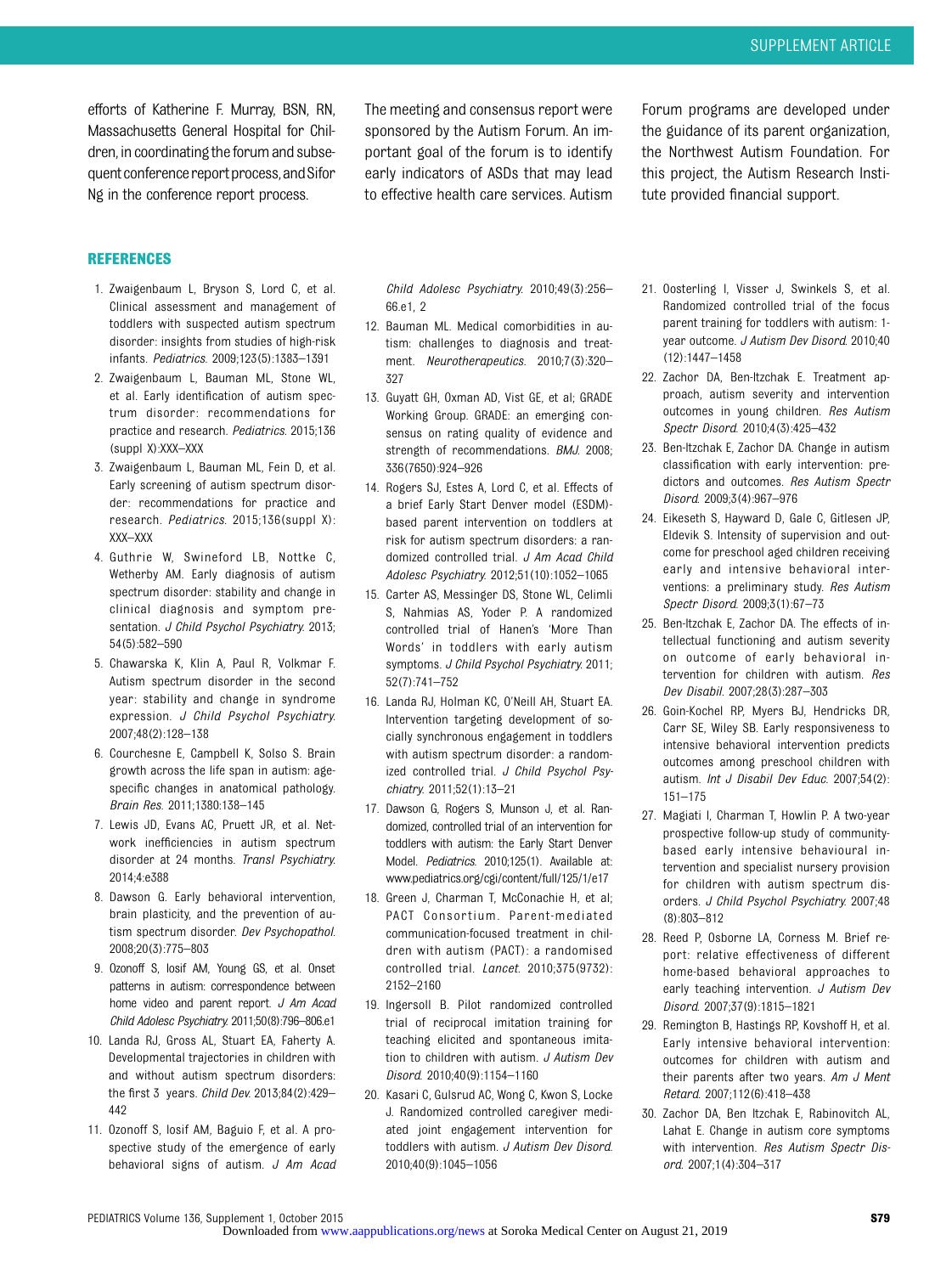- 31. Cohen H, Amerine-Dickens M, Smith T. Early intensive behavioral treatment: replication of the UCLA model in a community setting. J Dev Behav Pediatr. 2006;27(suppl 2): S145–S155
- 32. Kasari C, Freeman S, Paparella T. Joint attention and symbolic play in young children with autism: a randomized controlled intervention study. J Child Psychol Psychiatry. 2006;47(6):611–620
- 33. Kasari C, Paparella T, Freeman S, Jahromi LB. Language outcome in autism: randomized comparison of joint attention and play interventions. J Consult Clin Psychol. 2008; 76(1):125–137
- 34. Wetherby AM, Woods JJ. Early Social Interaction Project for children with autism spectrum disorders beginning in the second year of life: a preliminary study. Top Early Child Spec Educ. 2006;26(2): 67–82
- 35. Yoder P, Stone WL. Randomized comparison of two communication interventions for preschoolers with autism spectrum disorders. J Consult Clin Psychol. 2006;74(3): 426–435
- 36. Howard JS, Sparkman CR, Cohen HG, Green G, Stanislaw H. A comparison of intensive behavior analytic and eclectic treatments for young children with autism. Res Dev Disabil. 2005;26(4):359–383
- 37. Drew A, Baird G, Baron-Cohen S, et al. A pilot randomised control trial of a parent training intervention for pre-school children with autism. Preliminary findings and methodological challenges. Eur Child Adolesc Psychiatry. 2002;11(6): 266–272
- 38. Smith T, Groen AD, Wynn JW. Randomized trial of intensive early intervention for children with pervasive developmental disorder. Am J Ment Retard. 2000;105(4): 269–285
- 39. Green J, Wan MW, Guiraud J, et al; BASIS Team. Intervention for infants at risk of developing autism: a case series. J Autism Dev Disord. 2013;43(11):2502– 2514
- 40. Leew SV, Stein NG, Gibbard WB. Weighted vests' effect on social attention for toddlers with autism spectrum disorders. Can J Occup Ther. 2010;77(2):113–124
- 41. Rocha ML, Schreibman L, Stahmer AC. Effectiveness of training parents to teach joint attention in children with autism. J Early Interv. 2007;29(2):154–172
- 42. Schertz HH, Odom SL. Promoting joint attention in toddlers with autism: a parent-mediated developmental model. J Autism Dev Disord. 2007;37(8):1562–1575
- 43. Steiner AM, Gengoux GW, Klin A, Chawarska K. Pivotal response treatment for infants atrisk for autism spectrum disorders: a pilot study. J Autism Dev Disord. 2013;43(1):91– 102
- 44. Vismara LA, Colombi C, Rogers SJ. Can one hour per week of therapy lead to lasting changes in young children with autism? Autism. 2009;13(1):93–115
- 45. Anderson DK, Oti RS, Lord C, Welch K. Patterns of growth in adaptive social abilities among children with autism spectrum disorders. J Abnorm Child Psychol. 2009;37 (7):1019–1034
- 46. Hume K, Bellini S, Pratt C. The usage and perceived outcomes of early intervention and early childhood programs for young children with autism spectrum disorder. Top Early Child Spec Educ. 2005;25(4):195– 207
- 47. McGovern CW, Sigman M. Continuity and change from early childhood to adolescence in autism. J Child Psychol Psychiatry. 2005;46(4):401–408
- 48. Osborne LA, McHugh L, Saunders J, Reed P. Parenting stress reduces the effectiveness of early teaching interventions for autistic spectrum disorders. J Autism Dev Disord. 2008;38(6):1092–1103
- 49. Paul R, Chawarska K, Cicchetti D, Volkmar F. Language outcomes of toddlers with autism spectrum disorders: a two year follow-up. Autism Res. 2008;1(2):97– 107
- 50. Sallows GO, Graupner TD. Intensive behavioral treatment for children with autism: four-year outcome and predictors. Am J Ment Retard. 2005;110(6):417–438
- 51. Eldevik S, Hastings RP, Hughes JC, Jahr E, Eikeseth S, Cross S. Meta-analysis of early intensive behavioral intervention for children with autism. J Clin Child Adolesc Psychol. 2009;38(3):439–450
- 52. Virués-Ortega J. Applied behavior analytic intervention for autism in early childhood: meta-analysis, meta-regression and doseresponse meta-analysis of multiple outcomes. Clin Psychol Rev. 2010;30(4):387– 399
- 53. Warren Z, McPheeters ML, Sathe N, Foss-Feig JH, Glasser A, Veenstra-Vanderweele J. A systematic review of early intensive intervention for autism spectrum disorders. Pediatrics. 2011;127(5). Available at: [www.pediatrics.org/cgi/content/full/](http://www.pediatrics.org/cgi/content/full/127/5/e1303) [127/5/e1303](http://www.pediatrics.org/cgi/content/full/127/5/e1303)
- 54. Reichow B, Wolery M. Comprehensive synthesis of early intensive behavioral interventions for young children with autism based on the UCLA young autism project

model. J Autism Dev Disord. 2009;39(1): 23–41

- 55. Perry A, Cummings A, Dunn Geier J, et al. Effectiveness of intensive behavioral intervention in a large, community-based program. Res Autism Spectr Disord. 2008;2 (4):621–642
- 56. Rogers SJ, Vismara LA. Evidence-based comprehensive treatments for early autism. J Clin Child Adolesc Psychol. 2008;37 (1):8–38
- 57. Myers SM, Johnson CP; American Academy of Pediatrics Council on Children With Disabilities. Management of children with autism spectrum disorders. Pediatrics. 2007; 120(5):1162–1182
- 58. Harris SL, Handleman JS. Age and IQ at intake as predictors of placement for young children with autism: a four- to sixyear follow-up. J Autism Dev Disord. 2000; 30(2):137–142
- 59. Kasari C, Gulsrud A, Freeman S, Paparella T, Hellemann G. Longitudinal follow-up of children with autism receiving targeted interventions on joint attention and play. J Am Acad Child Adolesc Psychiatry. 2012; 51(5):487–495
- 60. National Research Council. Committee on Educational Interventions for Children with Autism, Division of Behavioral and Social Sciences and Education. In: Lord C, McGee JP, eds. Educating Children With Autism. Washington, DC: National Academy Press; 2001
- 61. Garon N, Bryson SE, Zwaigenbaum L, et al. Temperament and its relationship to autistic symptoms in a high-risk infant sib cohort. J Abnorm Child Psychol. 2009;37(1): 59–78
- 62. Posner MI, Rothbart MK. Research on attention networks as a model for the integration of psychological science. Annu Rev Psychol. 2007;58:1–23
- 63. Woods JJ, Wetherby AM. Early identification of and intervention for infants and toddlers who are at risk for autism spectrum disorder. Lang Speech Hear Serv Sch. 2003;34 (3):180–193
- 64. Smith T, Scahill L, Dawson G, et al. Designing research studies on psychosocial interventions in autism. J Autism Dev Disord. 2007;37(2):354–366
- 65. Coolican J, Smith IM, Bryson SE. Brief parent training in pivotal response treatment for preschoolers with autism. J Child Psychol Psychiatry. 2010;51(12): 1321–1330
- 66. Campbell DB, Buie TM, Winter H, et al. Distinct genetic risk based on association of MET in families with co-occurring autism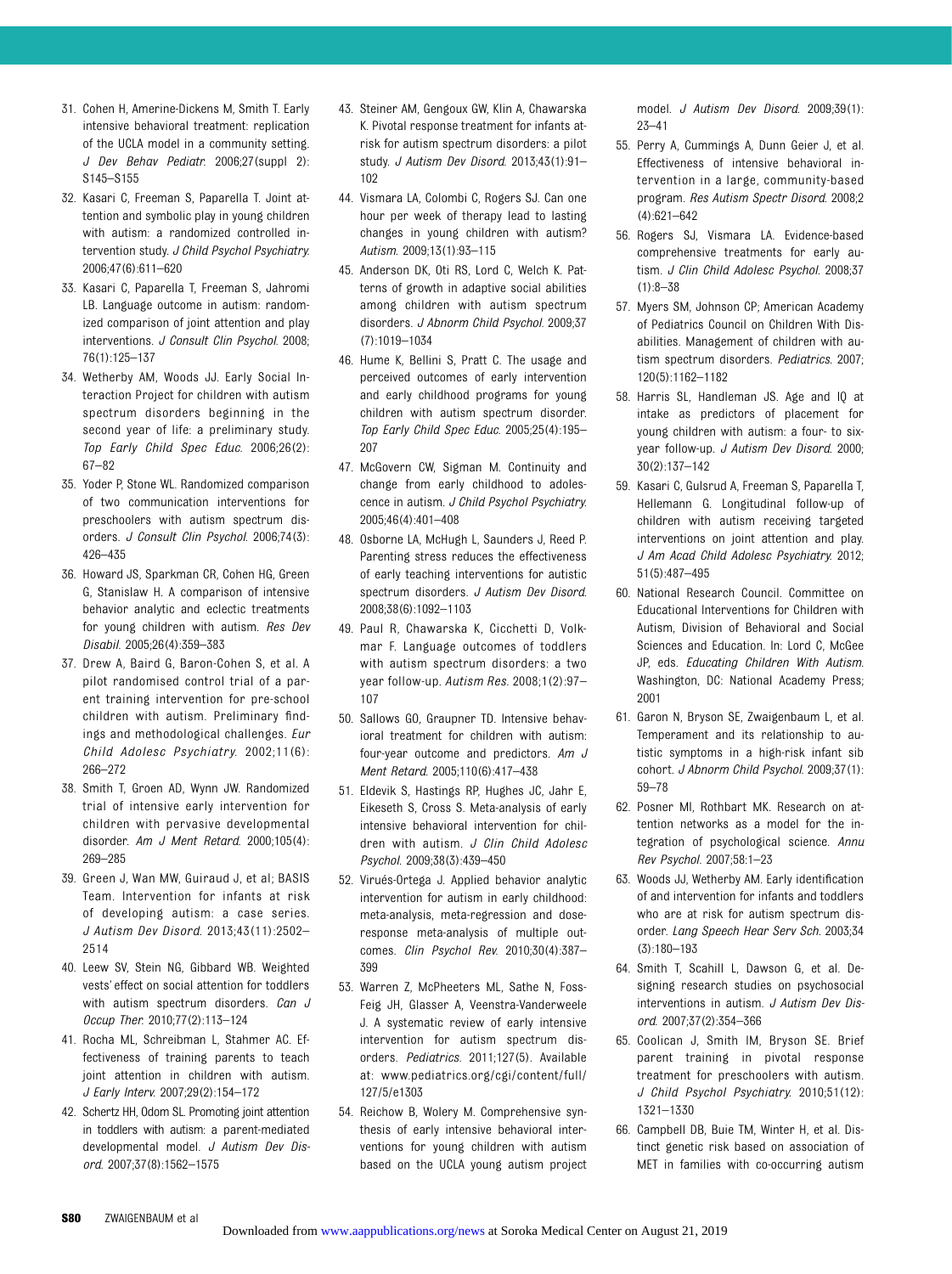and gastrointestinal conditions. Pediatrics. 2009;123(3):1018–1024

67. Warren Z, Veenstra-VanderWeele J, Stone W, et al. Therapies for children with autism spectrum disorders. Comparative effectiveness review no. 26. (Prepared by the Vanderbilt Evidence-based Practice Center under Contract No. 290-2007- 10065-I.) AHRQ publication no. 11-EHC029-

EF. Rockville, MD: Agency for Healthcare Research and Quality; April 2011. Available at: [www.effectivehealthcare.ahrq.](http://www.effectivehealthcare.ahrq.gov/reports/final.cfm) [gov/reports/](http://www.effectivehealthcare.ahrq.gov/reports/final.cfm)final.cfm. Accessed June 13, 2011

- 68. Pavone P, Incorpora G, Fiumara A, Parano E, Trifiletti RR, Ruggieri M. Epilepsy is not a prominent feature of primary autism. Neuropediatrics. 2004;35(4):207–210
- 69. Tuchman RF, Rapin I, Shinnar S. Autistic and dysphasic children. II: epilepsy. Pediatrics. 1991;88(6):1219–1225
- 70. Buie T, Campbell DB, Fuchs GJ III, et al. Evaluation, diagnosis, and treatment of gastrointestinal disorders in individuals with ASDss: a consensus report. Pediatrics. 2010;125(suppl 1): S1–S18

(Continued from first page)

www.pediatrics.org/cgi/doi/10.1542/peds.2014-3667E

doi:10.1542/peds.2014-3667E

Accepted for publication Aug 3, 2015

Address correspondence to Lonnie Zwaigenbaum, MD, Autism Research Center, Glenrose Rehabilitation Hospital, Room E209, 10230 111 Ave, Edmonton, AB, Canada T5G 0B7. E-mail: [lonniez@ualberta.ca](mailto:lonniez@ualberta.ca)

PEDIATRICS (ISSN Numbers: Print, 0031-4005; Online, 1098-4275).

Copyright © 2015 by the American Academy of Pediatrics

FINANCIAL DISCLOSURE: Dr Zwaigenbaum was the site Principal Investigator of a study sponsored by SynapDx (he received operating funds but no honoraria). Drs Fein and Robins are co-owners of M-CHAT, LLC, which licenses use of the Modified Checklist for Autism in Toddlers in electronic products. Dr Stone is the author of the Screening Tool for Autism in Two-Year-Olds and receives a share of royalties from sales of this instrument. The authors received an honorarium as well as travel expenses from Autism Forum for contributing to the expert panels.

FUNDING: Sponsored by the Autism Forum under the guidance of the Northwest Autism Foundation and with the support of the Autism Research Institute.

POTENTIAL CONFLICT OF INTEREST: The authors have indicated they have no potential conflicts of interest to disclose.

Drs Zwaigenbaum and Bauman initiated a literature review, co-chaired the meeting that generated the consensus recommendations outlined in this article, and drafted the initial manuscript; Drs Choueiri and Kasari co-chaired the working group that conducted the detailed literature review, generated initial recommendations that were discussed at the consensus meeting, and provided critical input to subsequent drafts of the manuscript; Drs Carter, Granpeesheh, Mailloux, Smith Roley, and Wagner were members of the working group that reviewed selected publications, contributed to initial recommendations that were reviewed at the consensus meeting, and critically reviewed the manuscript; Drs Fein, Pierce, Buie, Davis, Newschaffer, Robins, Wetherby, Stone, Yirmiya, Estes, Hansen, McPartland, and Natowicz contributed to the consensus meeting that formed the basis for the manuscript and critically reviewed the manuscript; and all authors approved the final manuscript as submitted.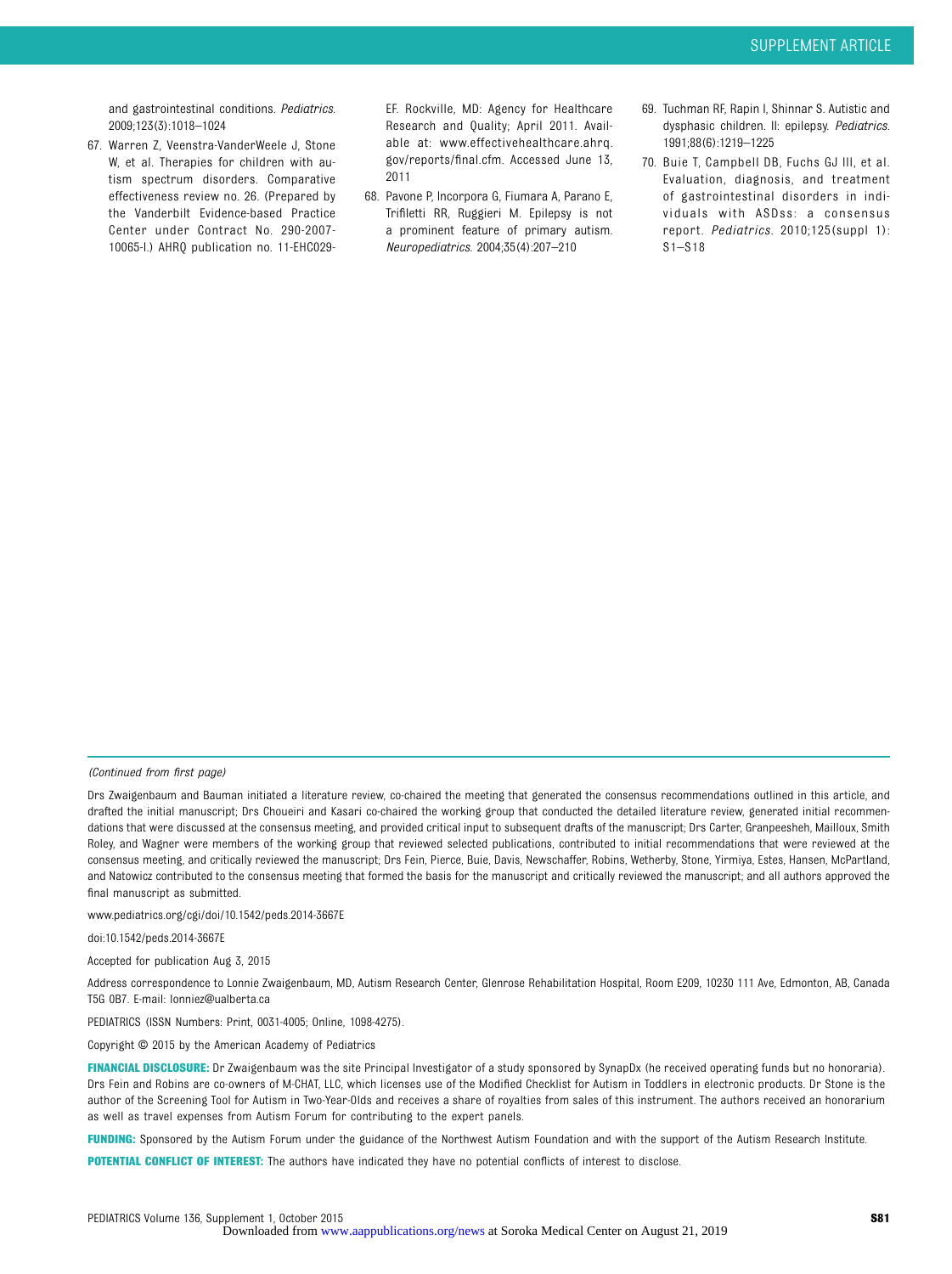#### **of Age: Recommendations for Practice and Research Early Intervention for Children With Autism Spectrum Disorder Under 3 Years**

L. Hansen, James C. McPartland and Marvin R. Natowicz Diana Robins, Amy Wetherby, Wendy L. Stone, Nurit Yirmiya, Annette Estes, Robin Deborah Fein, Karen Pierce, Timothy Buie, Patricia A. Davis, Craig Newschaffer, Carter, Doreen Granpeesheh, Zoe Mailloux, Susanne Smith Roley, Sheldon Wagner, Lonnie Zwaigenbaum, Margaret L. Bauman, Roula Choueiri, Connie Kasari, Alice

DOI: 10.1542/peds.2014-3667E *Pediatrics* 2015;136;S60

| Updated Information $\&$<br><b>Services</b> | including high resolution figures, can be found at:<br>http://pediatrics.aappublications.org/content/136/Supplement 1/S60                                                         |
|---------------------------------------------|-----------------------------------------------------------------------------------------------------------------------------------------------------------------------------------|
| <b>References</b>                           | This article cites 66 articles, 8 of which you can access for free at:<br>http://pediatrics.aappublications.org/content/136/Supplement_1/S60#<br><b>BIBL</b>                      |
| <b>Permissions &amp; Licensing</b>          | Information about reproducing this article in parts (figures, tables) or<br>in its entirety can be found online at:<br>http://www.aappublications.org/site/misc/Permissions.xhtml |
| <b>Reprints</b>                             | Information about ordering reprints can be found online:<br>http://www.aappublications.org/site/misc/reprints.xhtml                                                               |